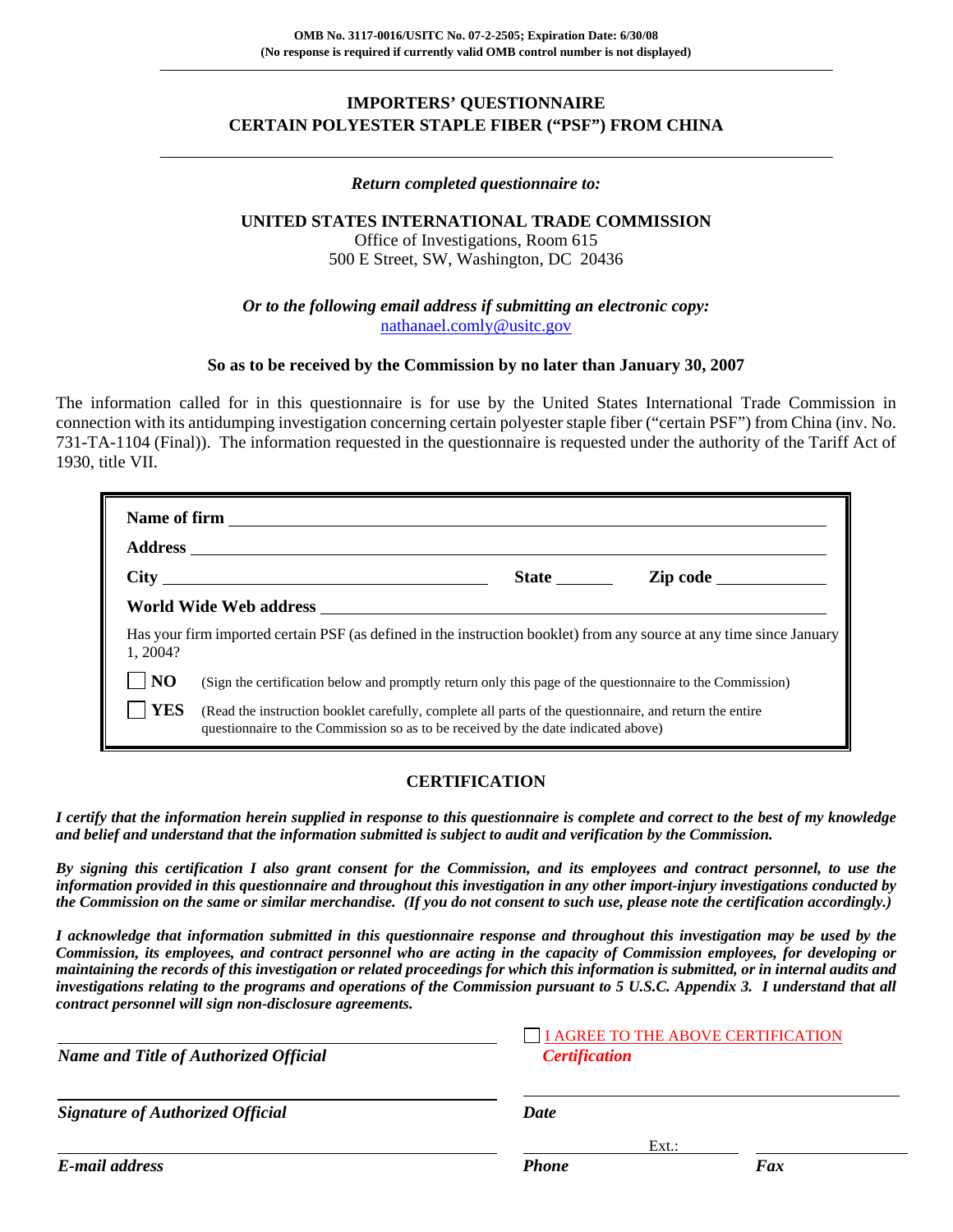## **PART I.--GENERAL QUESTIONS**

 $\overline{a}$ 

The questions in this questionnaire have been reviewed with market participants to ensure that issues of concern are adequately addressed and that data requests are sufficient, meaningful, and as limited as possible. Public reporting burden for this questionnaire is estimated to average 40 hours per response, including the time for reviewing instructions, searching existing data sources, gathering the data needed, and completing and reviewing the questionnaire. Send comments regarding the accuracy of this burden estimate or any other aspect of this collection of information, including suggestions for reducing the burden, to the Office of Investigations, U.S. International Trade Commission, 500 E Street, SW, Washington, DC 20436.

I-1a. Please report below the actual number of hours required and the cost to your firm of preparing the reply to this questionnaire and completing the form.

hours dollars

- I-1b. We are interested in any comments you may have for improving this questionnaire in general or the clarity of specific questions. Please attach such comments to your response or send them to the above address.
- I-2. Provide the name and address of establishment(s) covered by this questionnaire (see page 3 of the instruction booklet for reporting guidelines). If your firm is publicly traded, please specify the stock exchange and trading symbol.

|                                               | Is your firm owned, in whole or in part, by any other firm?                                                                                                                                           |                            |
|-----------------------------------------------|-------------------------------------------------------------------------------------------------------------------------------------------------------------------------------------------------------|----------------------------|
| N <sub>0</sub>                                | Yes--List the following information.                                                                                                                                                                  |                            |
| Firm name                                     | Address                                                                                                                                                                                               | <b>Extent of ownership</b> |
|                                               |                                                                                                                                                                                                       |                            |
|                                               | Does your firm have any related firms, either domestic or foreign, which are engaged in importing<br>certain PSF from China into the United States or which are engaged in exporting certain PSF from |                            |
| China to the United States?<br>N <sub>o</sub> | Yes--List the following information.                                                                                                                                                                  |                            |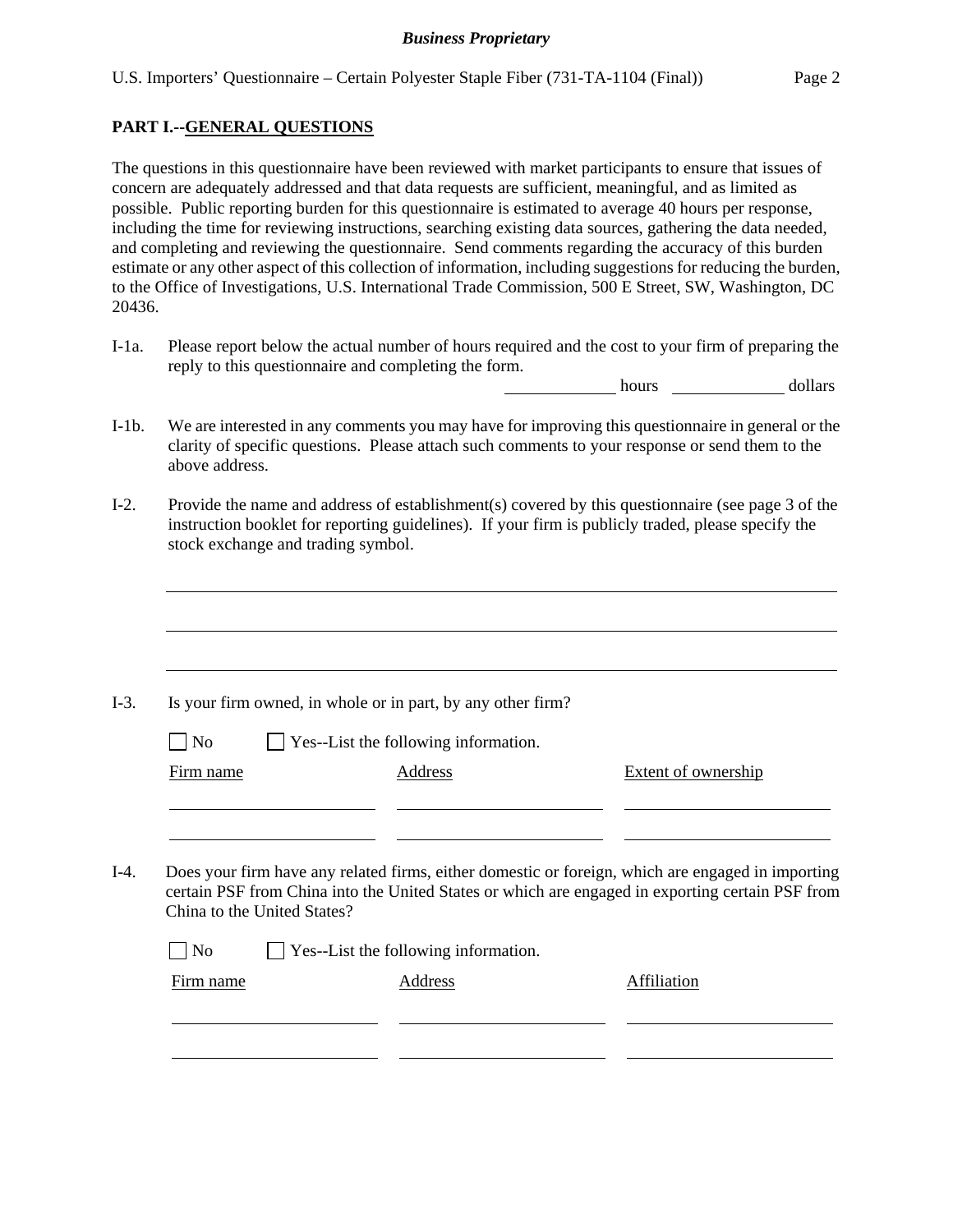# **PART I.--GENERAL QUESTIONS --***Continued*

| N <sub>o</sub>      |                           | Yes--List the following information.                                         |     |                                                                                                                                                                                   |
|---------------------|---------------------------|------------------------------------------------------------------------------|-----|-----------------------------------------------------------------------------------------------------------------------------------------------------------------------------------|
| Firm name           |                           | Address                                                                      |     | Affiliation                                                                                                                                                                       |
|                     | answer may be applicable. |                                                                              |     | Please indicate the nature of your firm's importing operations on certain PSF. More than one                                                                                      |
|                     | Importer of record        |                                                                              |     | Takes title to the imported product(s)                                                                                                                                            |
|                     |                           | Consignee of the imported product(s)                                         |     | Customs broker or freight forwarder                                                                                                                                               |
|                     |                           |                                                                              |     |                                                                                                                                                                                   |
|                     |                           |                                                                              |     | If your firm is an importer of record of certain PSF but is not the consignee, please list the<br>consignees below (company name, address, telephone, and individual to contact). |
| Foreign trade zones |                           | foreign trade zones or bonded warehouses.<br>N <sub>o</sub>                  | Yes |                                                                                                                                                                                   |
| Bonded warehouses   |                           | N <sub>o</sub>                                                               | Yes | Please indicate whether your firm enters certain PSF into, or withdraws such merchandise from,                                                                                    |
| bond) program.      |                           |                                                                              |     |                                                                                                                                                                                   |
| N <sub>o</sub>      | Yes                       |                                                                              |     | Please indicate whether your firm imports certain PSF under the TIB (temporary importation under                                                                                  |
|                     |                           | import relief investigations in the United States or in any other countries? |     | To your knowledge, have the products subject to this investigation been the subject of any other                                                                                  |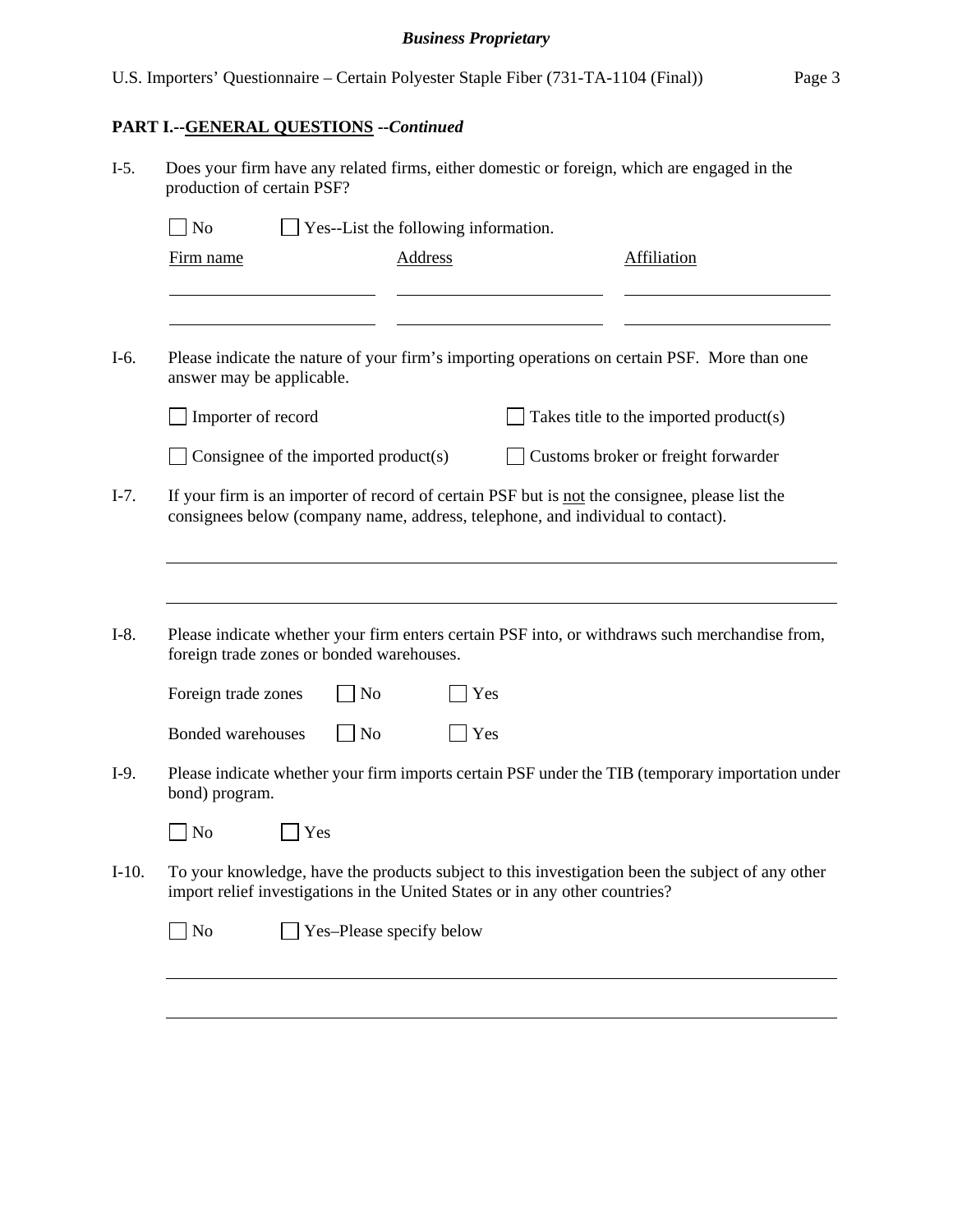U.S. Importers' Questionnaire – Certain Polyester Staple Fiber (731-TA-1104 (Final)) Page 4

## **PART II.—TRADE AND RELATED INFORMATION**

 $\overline{a}$ 

Further information on this part of the questionnaire can be obtained from Nathanael Comly, Investigator (202-205-3174; E-mail nathanael.comly@usitc.gov). **Supply all data requested in Part II on a calendar-year basis.**

II-1. Who should be contacted regarding the requested trade and related information?

|                    | Company contact: |                                                                                                                                                                                                                                                                                                                                                                                               |
|--------------------|------------------|-----------------------------------------------------------------------------------------------------------------------------------------------------------------------------------------------------------------------------------------------------------------------------------------------------------------------------------------------------------------------------------------------|
|                    | Name and title   |                                                                                                                                                                                                                                                                                                                                                                                               |
|                    |                  | Ext.:                                                                                                                                                                                                                                                                                                                                                                                         |
|                    | Phone No.        | E-mail address                                                                                                                                                                                                                                                                                                                                                                                |
|                    |                  | Has your firm experienced any plant openings, relocations, expansions, acquisitions,<br>consolidations, closures, or prolonged shutdowns because of strikes or equipment failure;<br>curtailment of production because of shortages of materials; or any other change in the character of<br>your operations or organization relating to the production of certain PSF since January 1, 2004? |
| <b>No</b>          |                  | Yes--Supply details as to the time, nature, and significance of such changes.                                                                                                                                                                                                                                                                                                                 |
|                    |                  |                                                                                                                                                                                                                                                                                                                                                                                               |
| December 31, 2006? |                  | Has your firm imported or arranged for the importation of certain PSF from China for delivery after                                                                                                                                                                                                                                                                                           |
| N <sub>o</sub>     |                  | Yes-Indicate when (by month) such orders are to be delivered and the                                                                                                                                                                                                                                                                                                                          |
|                    |                  | quantities (in 1,000 pounds) involved.                                                                                                                                                                                                                                                                                                                                                        |
|                    |                  |                                                                                                                                                                                                                                                                                                                                                                                               |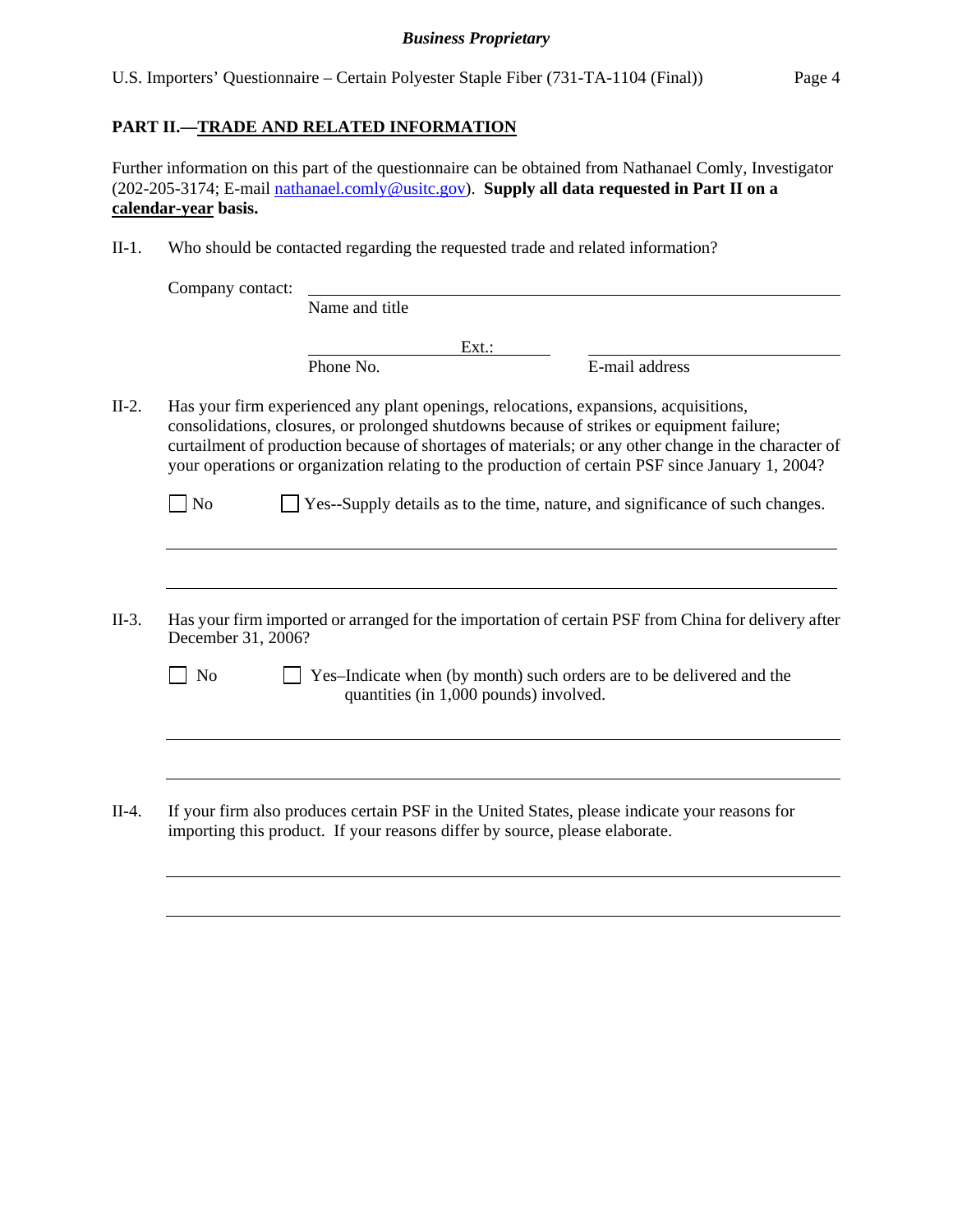## **PART II.--TRADE AND RELATED INFORMATION--***Continued*

II-5. **IMPORTS BY SOURCE**.–Report your firm's imports and your firm's shipments and inventories of certain PSF imported by your firm during the specified periods. (See definitions in the instruction booklet.) **Report separately for China and all other sources combined.** 

#### **China**

| (Quantity in thousands of pounds, value in \$1,000)                                                                             |      |                       |      |
|---------------------------------------------------------------------------------------------------------------------------------|------|-----------------------|------|
| <b>Item</b>                                                                                                                     |      | <b>Calendar years</b> |      |
|                                                                                                                                 | 2004 | 2005                  | 2006 |
| <b>BEGINNING-OF-PERIOD INVENTORIES (quantity)</b>                                                                               |      |                       |      |
| <b>IMPORTS:1</b>                                                                                                                |      |                       |      |
| Quantity of imports                                                                                                             |      |                       |      |
| Value of imports                                                                                                                |      |                       |      |
| <b>U.S. SHIPMENTS:</b>                                                                                                          |      |                       |      |
| <b>Commercial shipments:</b>                                                                                                    |      |                       |      |
| Quantity of commercial shipments                                                                                                |      |                       |      |
| Value of commercial shipments                                                                                                   |      |                       |      |
| Internal consumption/company transfers::                                                                                        |      |                       |      |
| Quantity of internal consumption                                                                                                |      |                       |      |
| Value <sup>2</sup> of internal consumption                                                                                      |      |                       |      |
| <b>EXPORT SHIPMENTS:3</b>                                                                                                       |      |                       |      |
| Quantity of export shipments                                                                                                    |      |                       |      |
| Value of export shipments                                                                                                       |      |                       |      |
| END-OF-PERIOD INVENTORIES <sup>4</sup> (quantity)                                                                               |      |                       |      |
| <b>U.S. SHIPMENTS TO DISTRIBUTORS (quantity)</b>                                                                                |      |                       |      |
| <b>U.S. SHIPMENTS TO END USERS (quantity)</b>                                                                                   |      |                       |      |
| <sup>1</sup> Identify the foreign producers, if known:                                                                          |      |                       |      |
| <sup>2</sup> Sales to related firms (including internal consumption) must be valued at fair market value. In the event that you |      |                       |      |

use a different basis for valuing these sales within your company, please specify that basis (e.g., cost, cost plus, etc.) and provide value data using that basis for 2004, 2005, and 2006 below:

 $3$  Identify your principal export markets:

4 Reconciliation of data.--Please note that the **quantities** reported above should reconcile as follows: beginning-of-period inventories, plus imports, less total shipments, equals end-of-period inventories. Do the data reported reconcile?

□Yes □No--Please explain: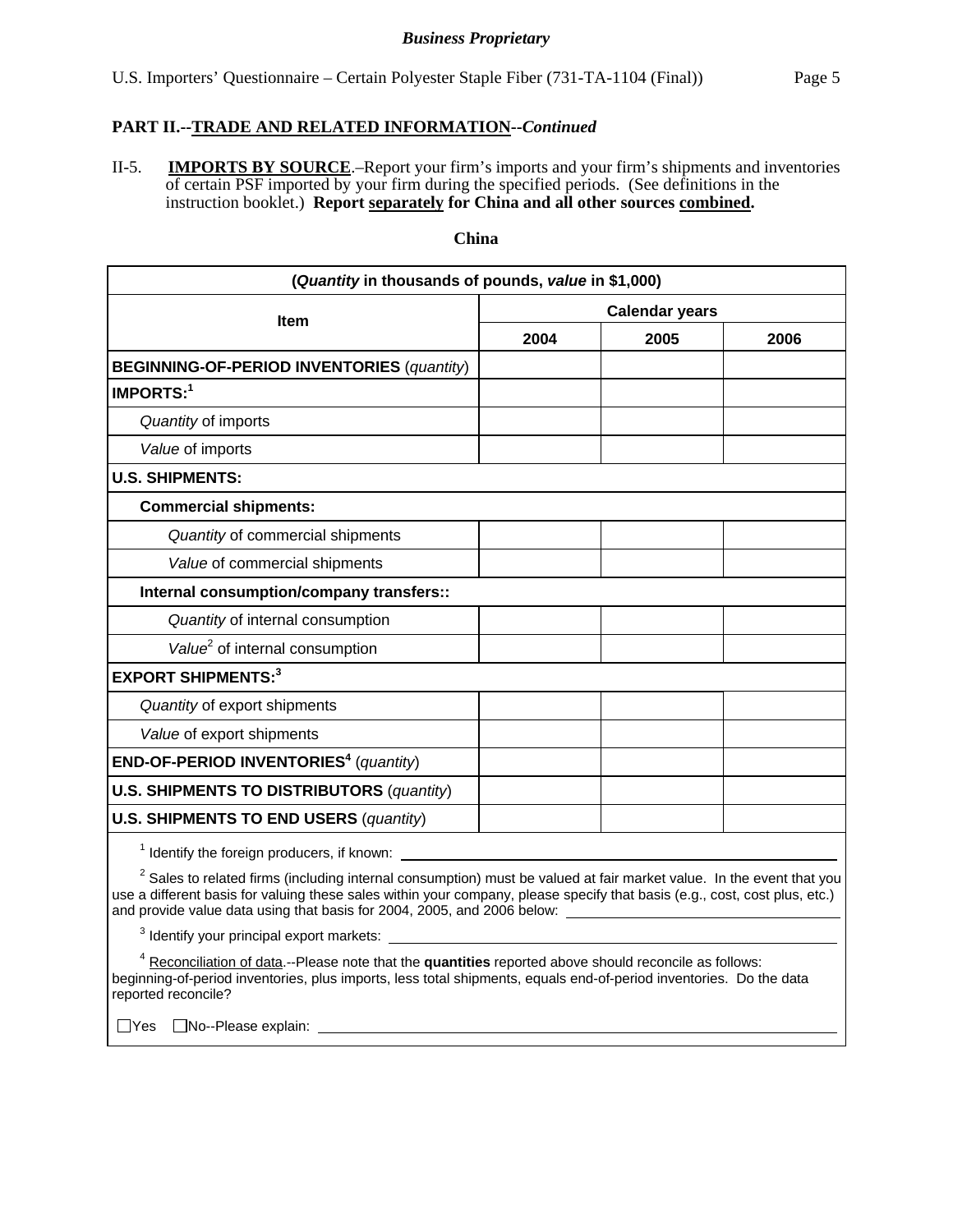## **PART II.--TRADE AND RELATED INFORMATION--***Continued*

II-6. **IMPORTS BY SOURCE**.–Report your firm's imports and your firm's shipments and inventories of certain PSF imported by your firm during the specified periods. (See definitions in the instruction booklet.) **Report separately for China and all other sources combined.**

### **All other sources combined<sup>1</sup>**

| (Quantity in thousands of pounds, value in \$1,000)                                                                                                                                                                                                                                                                                      |      |                       |      |
|------------------------------------------------------------------------------------------------------------------------------------------------------------------------------------------------------------------------------------------------------------------------------------------------------------------------------------------|------|-----------------------|------|
|                                                                                                                                                                                                                                                                                                                                          |      | <b>Calendar years</b> |      |
| <b>Item</b>                                                                                                                                                                                                                                                                                                                              | 2004 | 2005                  | 2006 |
| <b>BEGINNING-OF-PERIOD INVENTORIES (quantity)</b>                                                                                                                                                                                                                                                                                        |      |                       |      |
| IMPORTS: <sup>2</sup>                                                                                                                                                                                                                                                                                                                    |      |                       |      |
| Quantity of imports                                                                                                                                                                                                                                                                                                                      |      |                       |      |
| Value of imports                                                                                                                                                                                                                                                                                                                         |      |                       |      |
| <b>U.S. SHIPMENTS:</b>                                                                                                                                                                                                                                                                                                                   |      |                       |      |
| <b>Commercial shipments:</b>                                                                                                                                                                                                                                                                                                             |      |                       |      |
| Quantity of commercial shipments                                                                                                                                                                                                                                                                                                         |      |                       |      |
| Value of commercial shipments                                                                                                                                                                                                                                                                                                            |      |                       |      |
| Internal consumption/company transfers::                                                                                                                                                                                                                                                                                                 |      |                       |      |
| Quantity of internal consumption                                                                                                                                                                                                                                                                                                         |      |                       |      |
| Value <sup>3</sup> of internal consumption                                                                                                                                                                                                                                                                                               |      |                       |      |
| <b>EXPORT SHIPMENTS:4</b>                                                                                                                                                                                                                                                                                                                |      |                       |      |
| Quantity of export shipments                                                                                                                                                                                                                                                                                                             |      |                       |      |
| Value of export shipments                                                                                                                                                                                                                                                                                                                |      |                       |      |
| END-OF-PERIOD INVENTORIES <sup>5</sup> (quantity)                                                                                                                                                                                                                                                                                        |      |                       |      |
| <b>U.S. SHIPMENTS TO DISTRIBUTORS (quantity)</b>                                                                                                                                                                                                                                                                                         |      |                       |      |
| <b>U.S. SHIPMENTS TO END USERS (quantity)</b>                                                                                                                                                                                                                                                                                            |      |                       |      |
|                                                                                                                                                                                                                                                                                                                                          |      |                       |      |
| <sup>2</sup> Identify the foreign producers, if known:                                                                                                                                                                                                                                                                                   |      |                       |      |
| <sup>3</sup> Sales to related firms (including internal consumption) must be valued at fair market value. In the event that you<br>use a different basis for valuing these sales within your company, please specify that basis (e.g., cost, cost plus, etc.)<br>and provide value data using that basis for 2004, 2005, and 2006 below: |      |                       |      |
| <sup>4</sup> Identify your principal export markets:                                                                                                                                                                                                                                                                                     |      |                       |      |

<sup>5</sup> Reconciliation of data.--Please note that the **quantities** reported above should reconcile as follows: beginning-of-period inventories, plus imports, less total shipments, equals end-of-period inventories. Do the data reported reconcile?

□Yes □No--Please explain: \_\_\_\_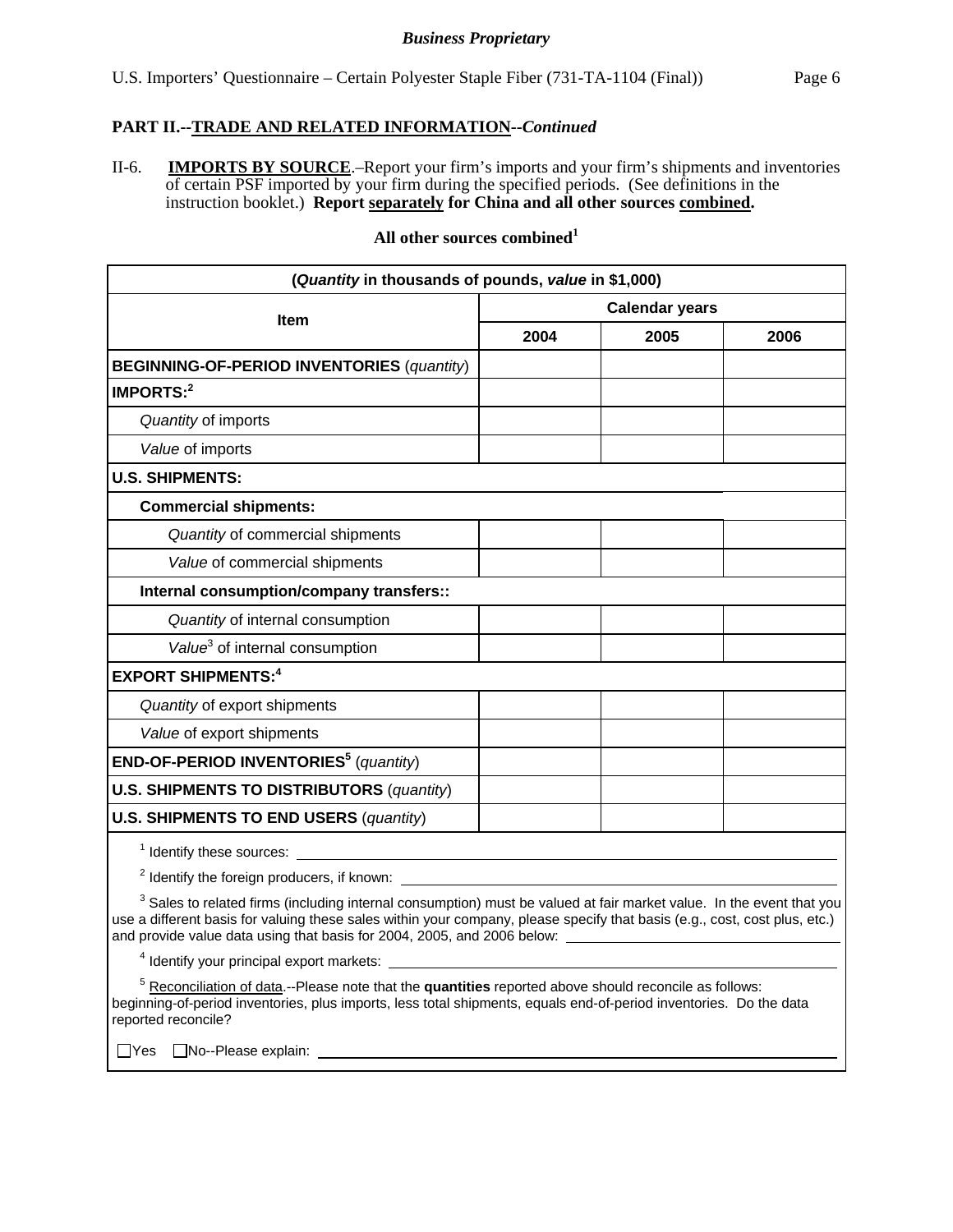## **PART II.--TRADE AND RELATED INFORMATION--***Continued*

II-7. **IMPORTS BY TYPE**.--Report your firm's imports of certain PSF (by product type) imported by your firm for calendar years 2004, 2005, and 2006. **Report separately for China and for all other sources combined.**

# **(***Quantity* **in thousands of pounds,** *value* **in \$1,000) Item Calendar year Calendar year 2004 2005 2006 IMPORTS OF: VIRGIN POLYESTER STAPLE FIBER<sup>1</sup> CONJUGATE<sup>2</sup>**  *Quantity* of U.S. shipments  *Value* of U.S. shipments NON-CONJUGATE<sup>3</sup>  *Quantity* of U.S. shipments  *Value* of U.S. shipments  **REGENERATED POLYESTER STAPLE FIBER**<sup>4</sup> **CONJUGATE<sup>2</sup>**  *Quantity* of U.S. shipments  *Value* of U.S. shipments NON-CONJUGATE<sup>3</sup>  *Quantity* of U.S. shipments  *Value* of U.S. shipments  **OTHER POLYESTER STAPLE FIBER**<sup>5</sup>  *Quantity* of U.S. shipments  *Value* of U.S. shipments **TOTAL POLYESTER STAPLE FIBER**<sup>6</sup>  *Quantity* of U.S. shipments  *Value* of U.S. shipments

**China** 

<sup>1</sup> "Virgin polyester staple fiber," as used here, is single component, single crimp PSF that does not contain regenerated fibers. Virgin fibers are made directly from raw materials and are characterized by the purity of the whiteness of the fibers.

<sup>2</sup> "Coniugate," as used here, is spiral/double crimp PSF made from two types of fiber (also known as bi-component fiber) by either a chemical or mechanical process.

 $3$  "Non-Conjugate," as used here, is spiral component, single crimp PSF.

"Regenerated polyester staple fiber," as used here, does not contain any virgin fibers. It is made from recycled PET stock. Blended virgin and regenerated fiber products do not fall within this definition. 5

 $5$  "Other polyester staple fiber," as used here, includes other fiber products that do not fall within the available categories, such as blended virgin and regenerated PSF. 6

 $6$  Total imports reported above should reconcile with import data reported in Section II-5.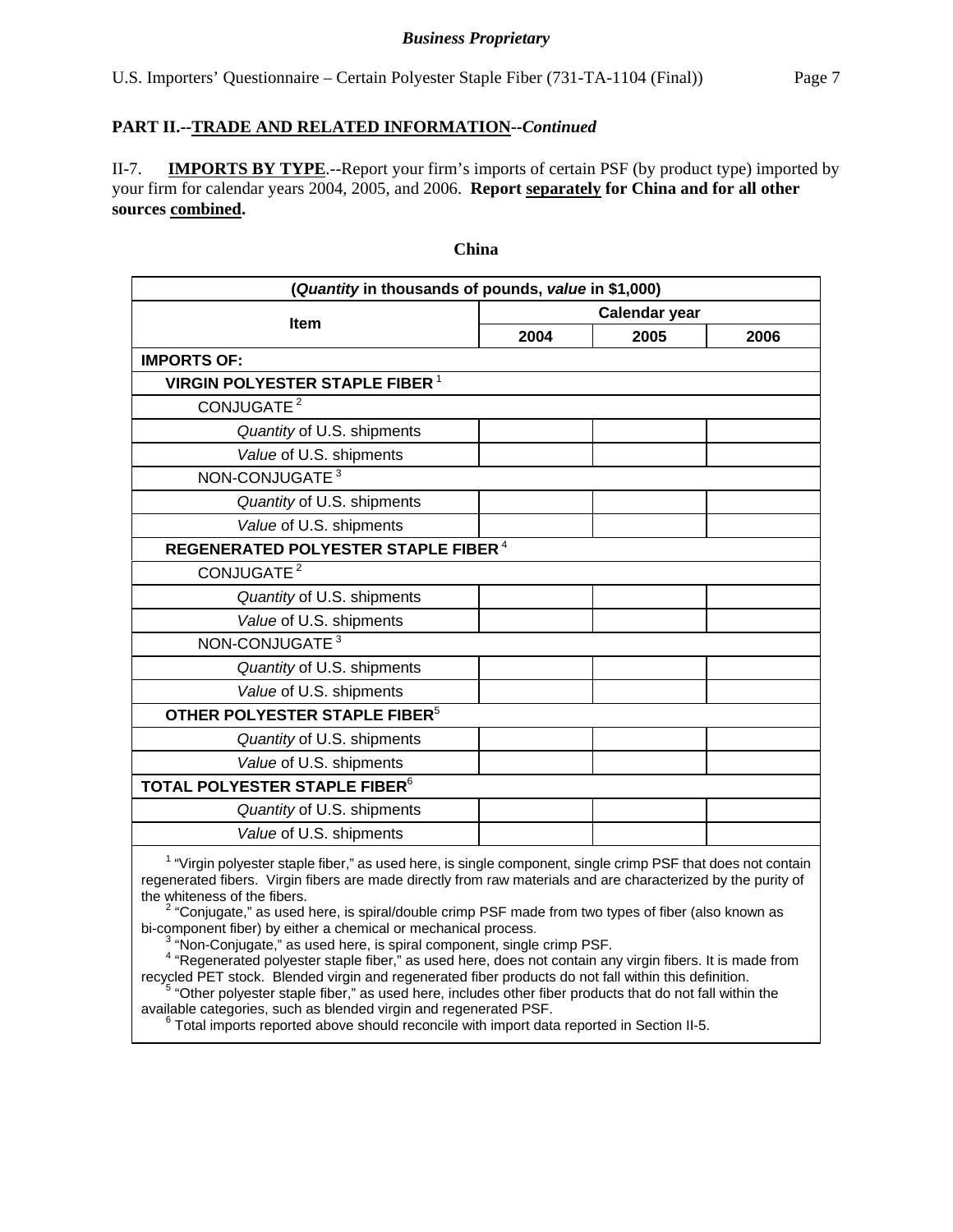## **PART II.--TRADE AND RELATED INFORMATION--***Continued*

II-8. **IMPORTS BY TYPE**.--Report your firm's imports of certain PSF (by product type) imported by your firm for calendar years 2004, 2005, and 2006. **Report separately for China and for all other sources combined.**

## **All other sources combined<sup>1</sup>**

| (Quantity in thousands of pounds, value in \$1,000)                                                                                                                                                                                                                                                                                                                                                                                                                                                                                                                                                                                                                                                                                                                                                                                   |      |                      |      |  |  |  |
|---------------------------------------------------------------------------------------------------------------------------------------------------------------------------------------------------------------------------------------------------------------------------------------------------------------------------------------------------------------------------------------------------------------------------------------------------------------------------------------------------------------------------------------------------------------------------------------------------------------------------------------------------------------------------------------------------------------------------------------------------------------------------------------------------------------------------------------|------|----------------------|------|--|--|--|
|                                                                                                                                                                                                                                                                                                                                                                                                                                                                                                                                                                                                                                                                                                                                                                                                                                       |      | <b>Calendar year</b> |      |  |  |  |
| Item                                                                                                                                                                                                                                                                                                                                                                                                                                                                                                                                                                                                                                                                                                                                                                                                                                  | 2004 | 2005                 | 2006 |  |  |  |
| <b>IMPORTS OF:</b>                                                                                                                                                                                                                                                                                                                                                                                                                                                                                                                                                                                                                                                                                                                                                                                                                    |      |                      |      |  |  |  |
| <b>VIRGIN POLYESTER STAPLE FIBER<sup>2</sup></b>                                                                                                                                                                                                                                                                                                                                                                                                                                                                                                                                                                                                                                                                                                                                                                                      |      |                      |      |  |  |  |
| CONJUGATE <sup>3</sup>                                                                                                                                                                                                                                                                                                                                                                                                                                                                                                                                                                                                                                                                                                                                                                                                                |      |                      |      |  |  |  |
| Quantity of U.S. shipments                                                                                                                                                                                                                                                                                                                                                                                                                                                                                                                                                                                                                                                                                                                                                                                                            |      |                      |      |  |  |  |
| Value of U.S. shipments                                                                                                                                                                                                                                                                                                                                                                                                                                                                                                                                                                                                                                                                                                                                                                                                               |      |                      |      |  |  |  |
| NON-CONJUGATE <sup>4</sup>                                                                                                                                                                                                                                                                                                                                                                                                                                                                                                                                                                                                                                                                                                                                                                                                            |      |                      |      |  |  |  |
| Quantity of U.S. shipments                                                                                                                                                                                                                                                                                                                                                                                                                                                                                                                                                                                                                                                                                                                                                                                                            |      |                      |      |  |  |  |
| Value of U.S. shipments                                                                                                                                                                                                                                                                                                                                                                                                                                                                                                                                                                                                                                                                                                                                                                                                               |      |                      |      |  |  |  |
| REGENERATED POLYESTER STAPLE FIBER $^5$                                                                                                                                                                                                                                                                                                                                                                                                                                                                                                                                                                                                                                                                                                                                                                                               |      |                      |      |  |  |  |
| CONJUGATE <sup>3</sup>                                                                                                                                                                                                                                                                                                                                                                                                                                                                                                                                                                                                                                                                                                                                                                                                                |      |                      |      |  |  |  |
| Quantity of U.S. shipments                                                                                                                                                                                                                                                                                                                                                                                                                                                                                                                                                                                                                                                                                                                                                                                                            |      |                      |      |  |  |  |
| Value of U.S. shipments                                                                                                                                                                                                                                                                                                                                                                                                                                                                                                                                                                                                                                                                                                                                                                                                               |      |                      |      |  |  |  |
| NON-CONJUGATE <sup>4</sup>                                                                                                                                                                                                                                                                                                                                                                                                                                                                                                                                                                                                                                                                                                                                                                                                            |      |                      |      |  |  |  |
| Quantity of U.S. shipments                                                                                                                                                                                                                                                                                                                                                                                                                                                                                                                                                                                                                                                                                                                                                                                                            |      |                      |      |  |  |  |
| Value of U.S. shipments                                                                                                                                                                                                                                                                                                                                                                                                                                                                                                                                                                                                                                                                                                                                                                                                               |      |                      |      |  |  |  |
| OTHER POLYESTER STAPLE FIBER <sup>6</sup>                                                                                                                                                                                                                                                                                                                                                                                                                                                                                                                                                                                                                                                                                                                                                                                             |      |                      |      |  |  |  |
| Quantity of U.S. shipments                                                                                                                                                                                                                                                                                                                                                                                                                                                                                                                                                                                                                                                                                                                                                                                                            |      |                      |      |  |  |  |
| Value of U.S. shipments                                                                                                                                                                                                                                                                                                                                                                                                                                                                                                                                                                                                                                                                                                                                                                                                               |      |                      |      |  |  |  |
| TOTAL POLYESTER STAPLE FIBER <sup>7</sup>                                                                                                                                                                                                                                                                                                                                                                                                                                                                                                                                                                                                                                                                                                                                                                                             |      |                      |      |  |  |  |
| Quantity of U.S. shipments                                                                                                                                                                                                                                                                                                                                                                                                                                                                                                                                                                                                                                                                                                                                                                                                            |      |                      |      |  |  |  |
| Value of U.S. shipments                                                                                                                                                                                                                                                                                                                                                                                                                                                                                                                                                                                                                                                                                                                                                                                                               |      |                      |      |  |  |  |
| <sup>1</sup> Identify these sources:<br><sup>2</sup> "Virgin polyester staple fiber," as used here, is single component, single crimp PSF that does not contain<br>regenerated fibers. Virgin fibers are made directly from raw materials and are characterized by the purity of<br>the whiteness of the fibers.<br><sup>3</sup> "Conjugate," as used here, is spiral/double crimp PSF made from two types of fiber (also known as<br>bi-component fiber) by either a chemical or mechanical process.<br><sup>4</sup> "Non-Conjugate," as used here, is spiral component, single crimp PSF.<br><sup>5</sup> "Regenerated polyester staple fiber," as used here, does not contain any virgin fibers. It is made from<br>Le di DET eta de la Diametria diversa su diversa contrat file en mus divete de met fall within this definition |      |                      |      |  |  |  |

recycled PET stock. Blended virgin and regenerated fiber products do not fall within this definition.<br><sup>6</sup> "Other polyester staple fiber," as used here, includes other fiber products that do not fall within the

available categories, such as blended virgin and regenerated PSF.<br><sup>7</sup> Total imports reported above should reconcile with import data reported in Section II-6.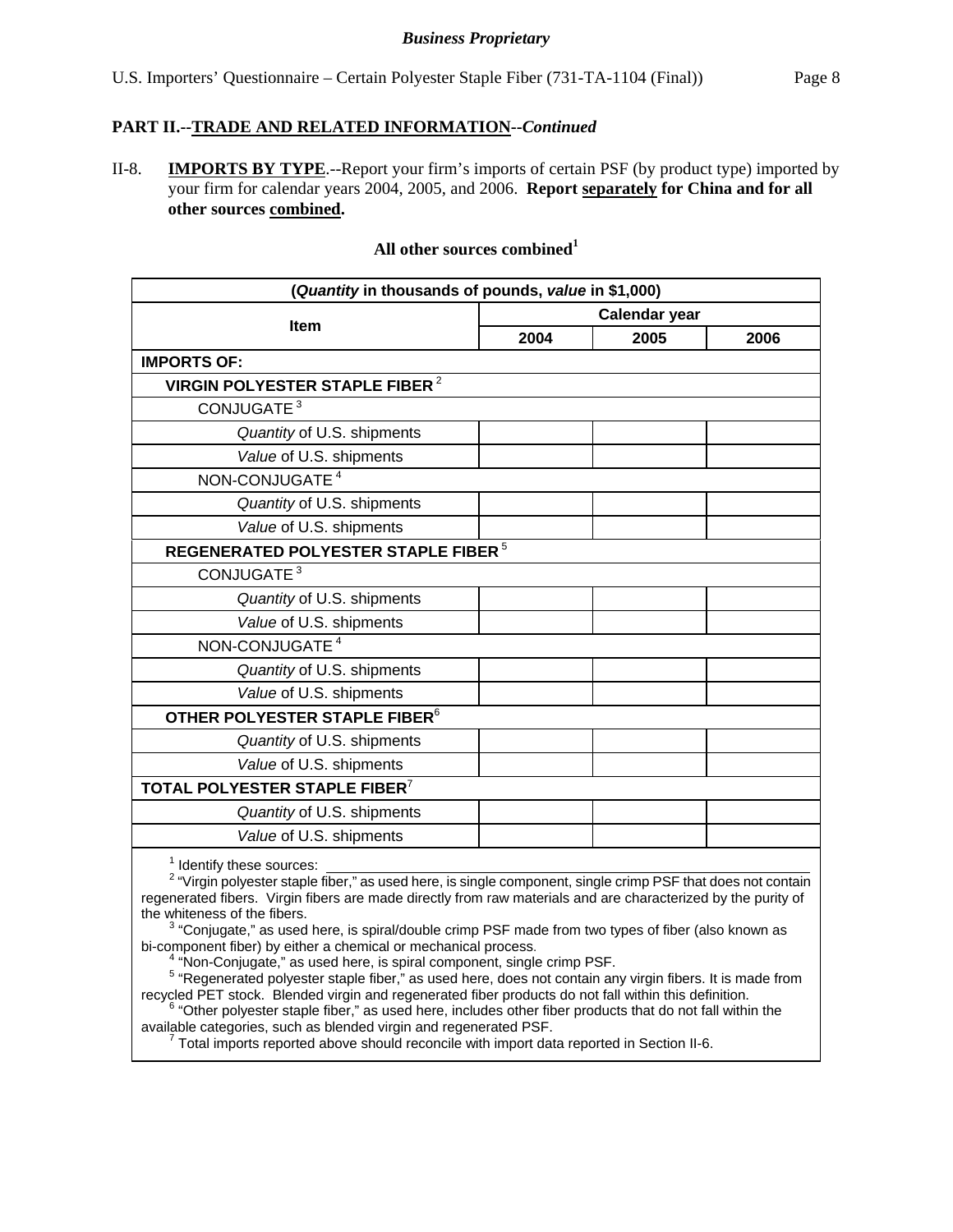## **PART II.—TRADE AND RELATED INFORMATION**

II-9. **IMPORTS BY FOREIGN PRODUCER**.--Report your firm's monthly imports of certain PSF (by foreign producer) imported from China by your firm for calendar years 2004, 2005, and 2006.

|        | Foreign Producer--      |                         |                         |                         |                         |  |  |  |  |
|--------|-------------------------|-------------------------|-------------------------|-------------------------|-------------------------|--|--|--|--|
| Period |                         |                         |                         |                         |                         |  |  |  |  |
|        | Quantity<br>(1,000 lbs) | Quantity<br>(1,000 lbs) | Quantity<br>(1,000 lbs) | Quantity<br>(1,000 lbs) | Quantity<br>(1,000 lbs) |  |  |  |  |
| 2004:  |                         |                         |                         |                         |                         |  |  |  |  |
| Jan.   |                         |                         |                         |                         |                         |  |  |  |  |
| Feb.   |                         |                         |                         |                         |                         |  |  |  |  |
| Mar.   |                         |                         |                         |                         |                         |  |  |  |  |
| Apr.   |                         |                         |                         |                         |                         |  |  |  |  |
| May    |                         |                         |                         |                         |                         |  |  |  |  |
| Jun.   |                         |                         |                         |                         |                         |  |  |  |  |
| Jul.   |                         |                         |                         |                         |                         |  |  |  |  |
| Aug.   |                         |                         |                         |                         |                         |  |  |  |  |
| Sep.   |                         |                         |                         |                         |                         |  |  |  |  |
| Oct.   |                         |                         |                         |                         |                         |  |  |  |  |
| Nov.   |                         |                         |                         |                         |                         |  |  |  |  |
| Dec.   |                         |                         |                         |                         |                         |  |  |  |  |
| 2005:  |                         |                         |                         |                         |                         |  |  |  |  |
| Jan.   |                         |                         |                         |                         |                         |  |  |  |  |
| Feb.   |                         |                         |                         |                         |                         |  |  |  |  |
| Mar.   |                         |                         |                         |                         |                         |  |  |  |  |
| Apr.   |                         |                         |                         |                         |                         |  |  |  |  |
| May    |                         |                         |                         |                         |                         |  |  |  |  |
| Jun.   |                         |                         |                         |                         |                         |  |  |  |  |
| Jul.   |                         |                         |                         |                         |                         |  |  |  |  |
| Aug.   |                         |                         |                         |                         |                         |  |  |  |  |
| Sep.   |                         |                         |                         |                         |                         |  |  |  |  |
| Oct.   |                         |                         |                         |                         |                         |  |  |  |  |
| Nov.   |                         |                         |                         |                         |                         |  |  |  |  |
| Dec.   |                         |                         |                         |                         |                         |  |  |  |  |
| 2006:  |                         |                         |                         |                         |                         |  |  |  |  |
| Jan.   |                         |                         |                         |                         |                         |  |  |  |  |
| Feb.   |                         |                         |                         |                         |                         |  |  |  |  |
| Mar.   |                         |                         |                         |                         |                         |  |  |  |  |
| Apr.   |                         |                         |                         |                         |                         |  |  |  |  |
| May    |                         |                         |                         |                         |                         |  |  |  |  |
| Jun.   |                         |                         |                         |                         |                         |  |  |  |  |
| Jul.   |                         |                         |                         |                         |                         |  |  |  |  |
| Aug.   |                         |                         |                         |                         |                         |  |  |  |  |
| Sep.   |                         |                         |                         |                         |                         |  |  |  |  |
| Oct.   |                         |                         |                         |                         |                         |  |  |  |  |
| Nov.   |                         |                         |                         |                         |                         |  |  |  |  |
| Dec.   |                         |                         |                         |                         |                         |  |  |  |  |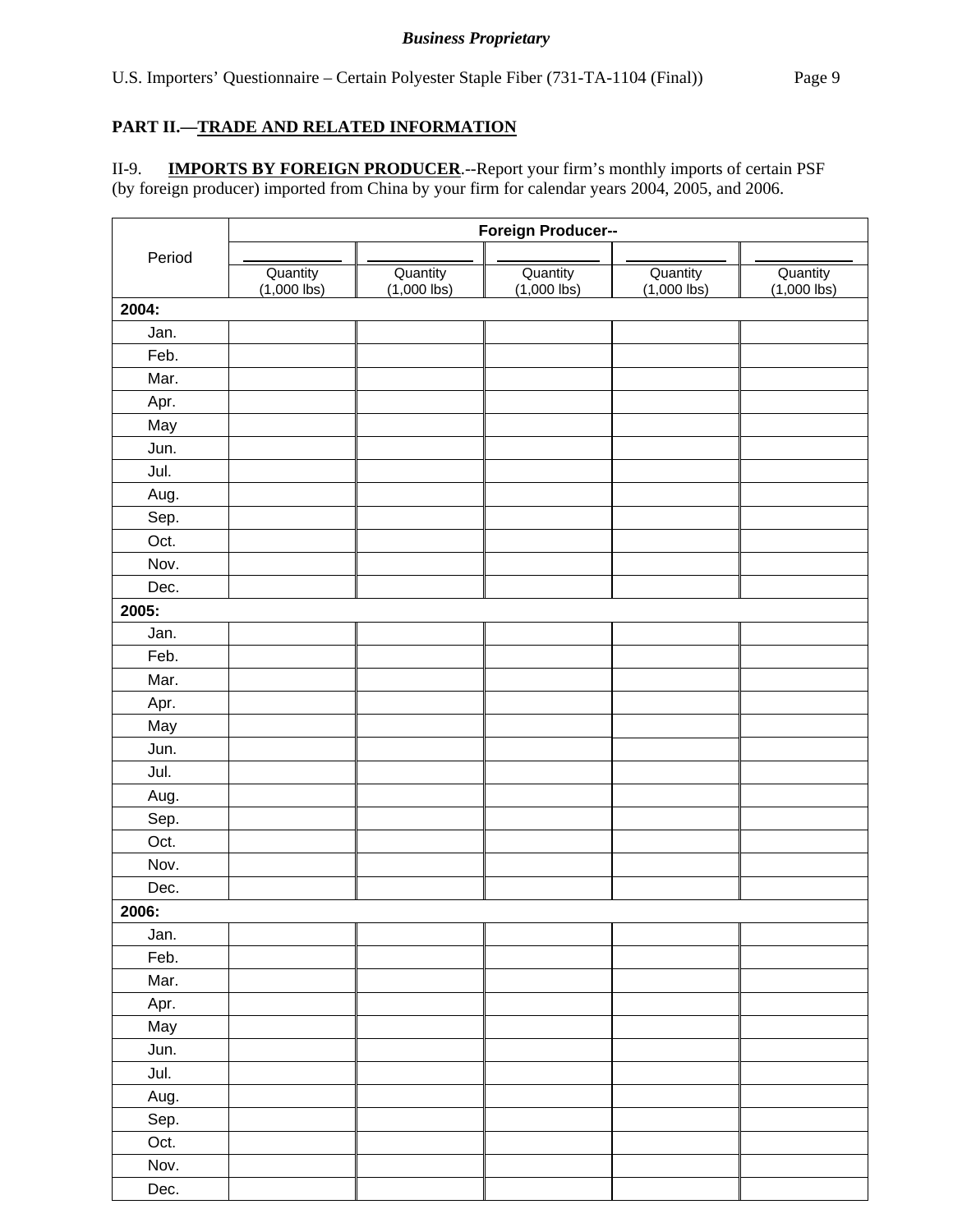U.S. Importers' Questionnaire – Certain Polyester Staple Fiber (731-TA-1104 (Final)) Page 10

## **PART III.—PRICING AND RELATED INFORMATION**

Further information on this part of the questionnaire can be obtained from Kelly Clark, Economist (202-205-3166 or kelly.clark@usitc.gov)

III-1. Identify the individual who prepared or has knowledge of the requested financial information.

Company contact:

Name and title

Phone No. **Email address** 

## **Section III-A.--PRICE DATA**

This section requests quarterly price and quantity data concerning your firm's U.S. commercial shipments to unrelated U.S. customers of the following products during 2004-2006:

Ext.:

| <b>Product 1:</b> | Virgin and/or regenerated polyester staple fiber <sup>1</sup> $\cdot$ -- 5-7 denier, solid, dry |  |  |
|-------------------|-------------------------------------------------------------------------------------------------|--|--|
|                   |                                                                                                 |  |  |

- Product 2: Virgin and/or regenerated polyester staple fiber<sup>1</sup>.-- 5-7 denier, hollow, slick
- Product 3: Virgin polyester staple fiber<sup>1</sup>. -- 12-15 denier, solid, dry

**Product 4: Virgin polyester staple fiber1 .-- 12-15 denier, hollow, slick** 

**Product 5: Conjugate polyester staple fiber<sup>2</sup> .-- 12-15 denier, hollow, slick** 

**Please note that total dollar values should be f.o.b., U.S. point of shipment and should not include U.S.-inland transportation costs. Total dollar values should reflect the FINAL NET amount paid to you (i.e., should be net of all deductions for discounts or rebates). See instruction booklet.** 

**Please complete a separate page for each country from which you import certain PSF.** 

**Electronic submissions: For each Other country manually copy and paste III-A-2 in a new page in this document as necessary.** (At the end of III-A-2, insert a page break (Menu: Insert-Break-Page break), copy III-A-2 and paste in the new page.)

<sup>1</sup> "Virgin polyester staple fiber," as used here, is single component, single crimp PSF that does not contain regenerated fibers. Virgin fibers are made directly from raw materials and are characterized by the purity of the whiteness of the fibers. "Regenerated polyester staple," as used here, fiber does not contain any virgin fibers. It is made from recycled PET stock. Blended virgin and regenerated fiber products do not fall within this definition

<sup>2</sup> "Conjugate PSF," as used here, is spiral/double crimp PSF made from two types of fiber (also known as bi-component fiber) by either a chemical or mechanical process.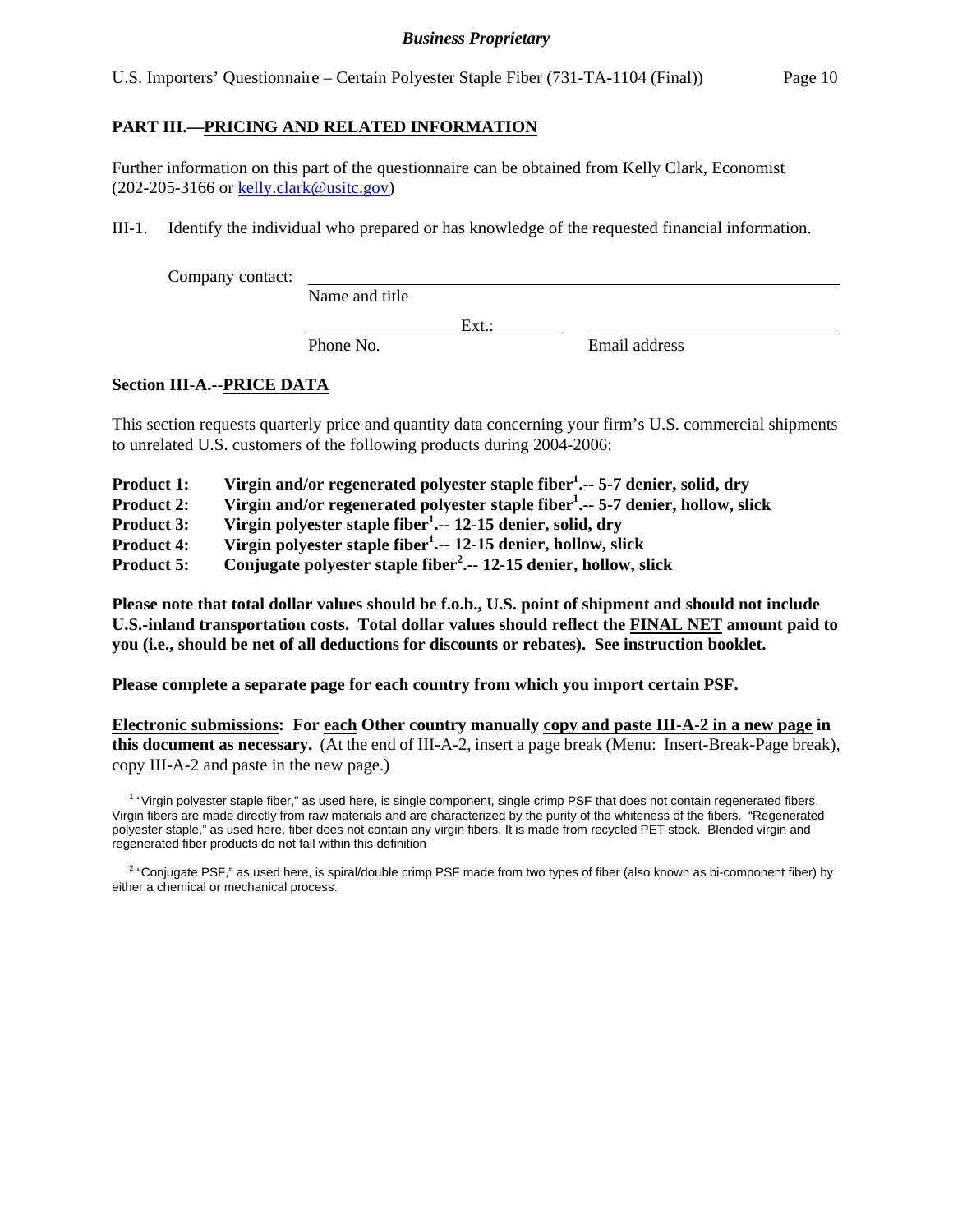U.S. Importers' Questionnaire – Certain Polyester Staple Fiber (731-TA-1104 (Final)) Page 11

#### **PART III.—PRICING AND RELATED INFORMATION--***Continued*

#### **Section III-A.--PRICE DATA--***Continued*

III-A-1. Report the quarterly price data for products<sup>1</sup> below.

|                                                                                                                                                                                                                                |                  |                    | (Quantity in thousands of pounds, value in \$1,000) |                    |                  |                    |                  |                    |                  |           |
|--------------------------------------------------------------------------------------------------------------------------------------------------------------------------------------------------------------------------------|------------------|--------------------|-----------------------------------------------------|--------------------|------------------|--------------------|------------------|--------------------|------------------|-----------|
| <b>Period of shipment</b>                                                                                                                                                                                                      | <b>Product 1</b> |                    | <b>Product 2</b>                                    |                    | <b>Product 3</b> |                    | <b>Product 4</b> |                    | <b>Product 5</b> |           |
|                                                                                                                                                                                                                                | Quantity         | Value <sup>2</sup> | Quantity                                            | Value <sup>2</sup> | Quantity         | Value <sup>2</sup> | Quantity         | Value <sup>2</sup> | Quantity         | Value $2$ |
| 2004                                                                                                                                                                                                                           |                  |                    |                                                     |                    |                  |                    |                  |                    |                  |           |
| January-March                                                                                                                                                                                                                  |                  |                    |                                                     |                    |                  |                    |                  |                    |                  |           |
| April-June                                                                                                                                                                                                                     |                  |                    |                                                     |                    |                  |                    |                  |                    |                  |           |
| July-September                                                                                                                                                                                                                 |                  |                    |                                                     |                    |                  |                    |                  |                    |                  |           |
| October-December                                                                                                                                                                                                               |                  |                    |                                                     |                    |                  |                    |                  |                    |                  |           |
| 2005                                                                                                                                                                                                                           |                  |                    |                                                     |                    |                  |                    |                  |                    |                  |           |
| January-March                                                                                                                                                                                                                  |                  |                    |                                                     |                    |                  |                    |                  |                    |                  |           |
| April-June                                                                                                                                                                                                                     |                  |                    |                                                     |                    |                  |                    |                  |                    |                  |           |
| July-September                                                                                                                                                                                                                 |                  |                    |                                                     |                    |                  |                    |                  |                    |                  |           |
| October-December                                                                                                                                                                                                               |                  |                    |                                                     |                    |                  |                    |                  |                    |                  |           |
| 2006                                                                                                                                                                                                                           |                  |                    |                                                     |                    |                  |                    |                  |                    |                  |           |
| January-March                                                                                                                                                                                                                  |                  |                    |                                                     |                    |                  |                    |                  |                    |                  |           |
| April-June                                                                                                                                                                                                                     |                  |                    |                                                     |                    |                  |                    |                  |                    |                  |           |
| July-September                                                                                                                                                                                                                 |                  |                    |                                                     |                    |                  |                    |                  |                    |                  |           |
| October-December                                                                                                                                                                                                               |                  |                    |                                                     |                    |                  |                    |                  |                    |                  |           |
| <sup>1</sup> If your product does not exactly meet the product specifications but is competitive with the specified product, provide a description of your product:                                                            |                  |                    |                                                     |                    |                  |                    |                  |                    |                  |           |
|                                                                                                                                                                                                                                |                  |                    |                                                     |                    |                  |                    |                  |                    |                  |           |
|                                                                                                                                                                                                                                |                  |                    |                                                     |                    |                  |                    |                  |                    |                  |           |
|                                                                                                                                                                                                                                |                  |                    |                                                     |                    |                  |                    |                  |                    |                  |           |
|                                                                                                                                                                                                                                |                  |                    |                                                     |                    |                  |                    |                  |                    |                  |           |
| Product 5: The contract of the contract of the contract of the contract of the contract of the contract of the contract of the contract of the contract of the contract of the contract of the contract of the contract of the |                  |                    |                                                     |                    |                  |                    |                  |                    |                  |           |
| $\sim$                                                                                                                                                                                                                         |                  |                    |                                                     |                    |                  |                    |                  |                    |                  |           |

#### **China**

 $2$  Net values (i.e., gross sales values less all discounts, allowances, rebates, prepaid freight, and the value of returned goods), f.o.b. your U.S. point of shipment.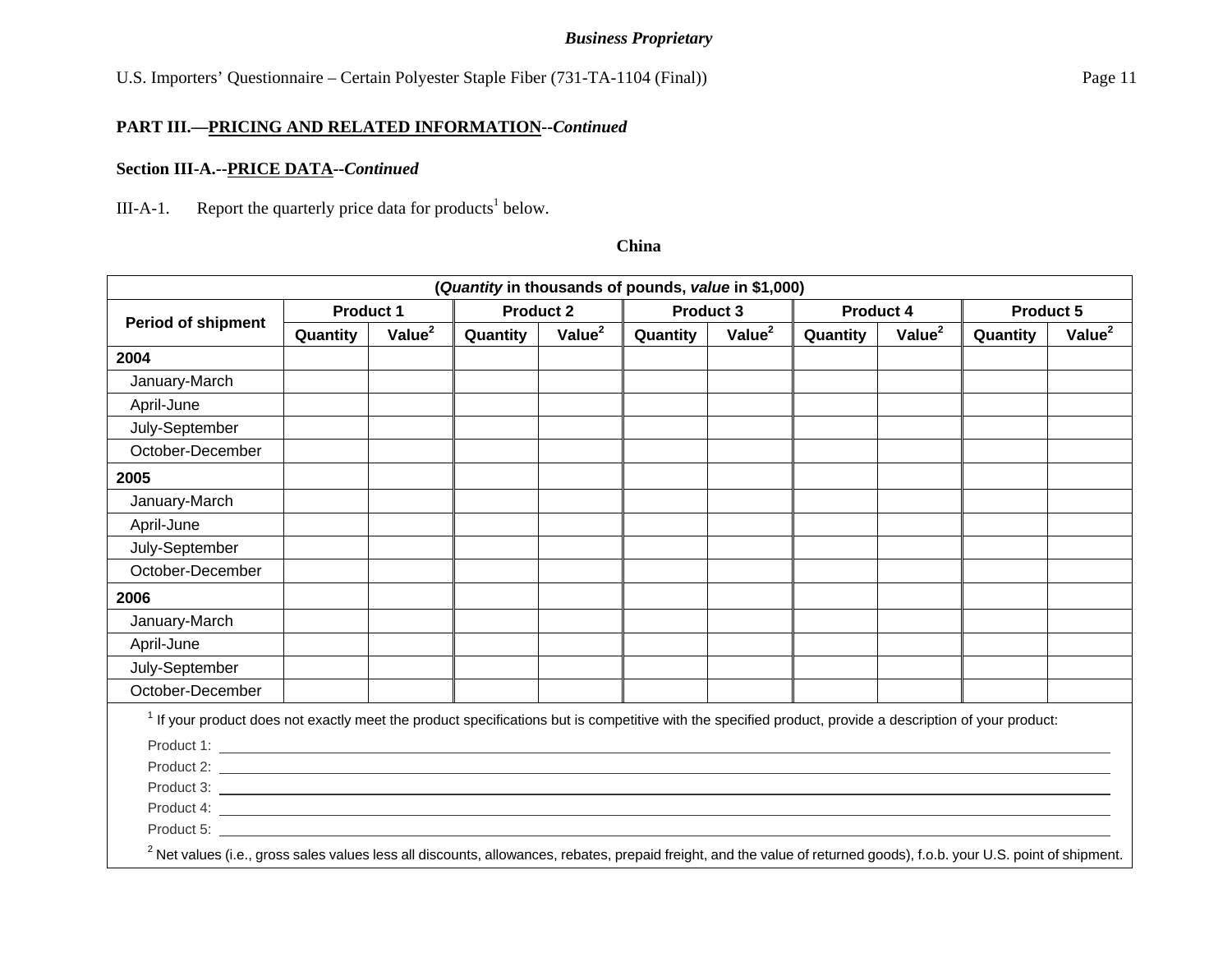U.S. Importers' Questionnaire – Certain Polyester Staple Fiber (731-TA-1104 (Final)) Page 12

#### **PART III.—PRICING AND RELATED INFORMATION--***Continued*

#### **Section III-A.--PRICE DATA--***Continued*

III-A-2. Report the quarterly price data for products<sup>1</sup> below.

**Other** (Please list)

| (Quantity in thousands of pounds, value in \$1,000)                                                                                                                               |                  |                    |                  |                    |           |           |           |                    |                  |                    |
|-----------------------------------------------------------------------------------------------------------------------------------------------------------------------------------|------------------|--------------------|------------------|--------------------|-----------|-----------|-----------|--------------------|------------------|--------------------|
| <b>Period of shipment</b>                                                                                                                                                         | <b>Product 1</b> |                    | <b>Product 2</b> |                    | Product 3 |           | Product 4 |                    | <b>Product 5</b> |                    |
|                                                                                                                                                                                   | Quantity         | Value <sup>2</sup> | Quantity         | Value <sup>2</sup> | Quantity  | Value $2$ | Quantity  | Value <sup>2</sup> | Quantity         | Value <sup>2</sup> |
| 2004                                                                                                                                                                              |                  |                    |                  |                    |           |           |           |                    |                  |                    |
| January-March                                                                                                                                                                     |                  |                    |                  |                    |           |           |           |                    |                  |                    |
| April-June                                                                                                                                                                        |                  |                    |                  |                    |           |           |           |                    |                  |                    |
| July-September                                                                                                                                                                    |                  |                    |                  |                    |           |           |           |                    |                  |                    |
| October-December                                                                                                                                                                  |                  |                    |                  |                    |           |           |           |                    |                  |                    |
| 2005                                                                                                                                                                              |                  |                    |                  |                    |           |           |           |                    |                  |                    |
| January-March                                                                                                                                                                     |                  |                    |                  |                    |           |           |           |                    |                  |                    |
| April-June                                                                                                                                                                        |                  |                    |                  |                    |           |           |           |                    |                  |                    |
| July-September                                                                                                                                                                    |                  |                    |                  |                    |           |           |           |                    |                  |                    |
| October-December                                                                                                                                                                  |                  |                    |                  |                    |           |           |           |                    |                  |                    |
| 2006                                                                                                                                                                              |                  |                    |                  |                    |           |           |           |                    |                  |                    |
| January-March                                                                                                                                                                     |                  |                    |                  |                    |           |           |           |                    |                  |                    |
| April-June                                                                                                                                                                        |                  |                    |                  |                    |           |           |           |                    |                  |                    |
| July-September                                                                                                                                                                    |                  |                    |                  |                    |           |           |           |                    |                  |                    |
| October-December                                                                                                                                                                  |                  |                    |                  |                    |           |           |           |                    |                  |                    |
| <sup>1</sup> If your product does not exactly meet the product specifications but is competitive with the specified product, provide a description of your product:               |                  |                    |                  |                    |           |           |           |                    |                  |                    |
|                                                                                                                                                                                   |                  |                    |                  |                    |           |           |           |                    |                  |                    |
|                                                                                                                                                                                   |                  |                    |                  |                    |           |           |           |                    |                  |                    |
|                                                                                                                                                                                   |                  |                    |                  |                    |           |           |           |                    |                  |                    |
|                                                                                                                                                                                   |                  |                    |                  |                    |           |           |           |                    |                  |                    |
|                                                                                                                                                                                   |                  |                    |                  |                    |           |           |           |                    |                  |                    |
| <sup>2</sup> Net values (i.e., gross sales values less all discounts, allowances, rebates, prepaid freight, and the value of returned goods), f.o.b. your U.S. point of shipment. |                  |                    |                  |                    |           |           |           |                    |                  |                    |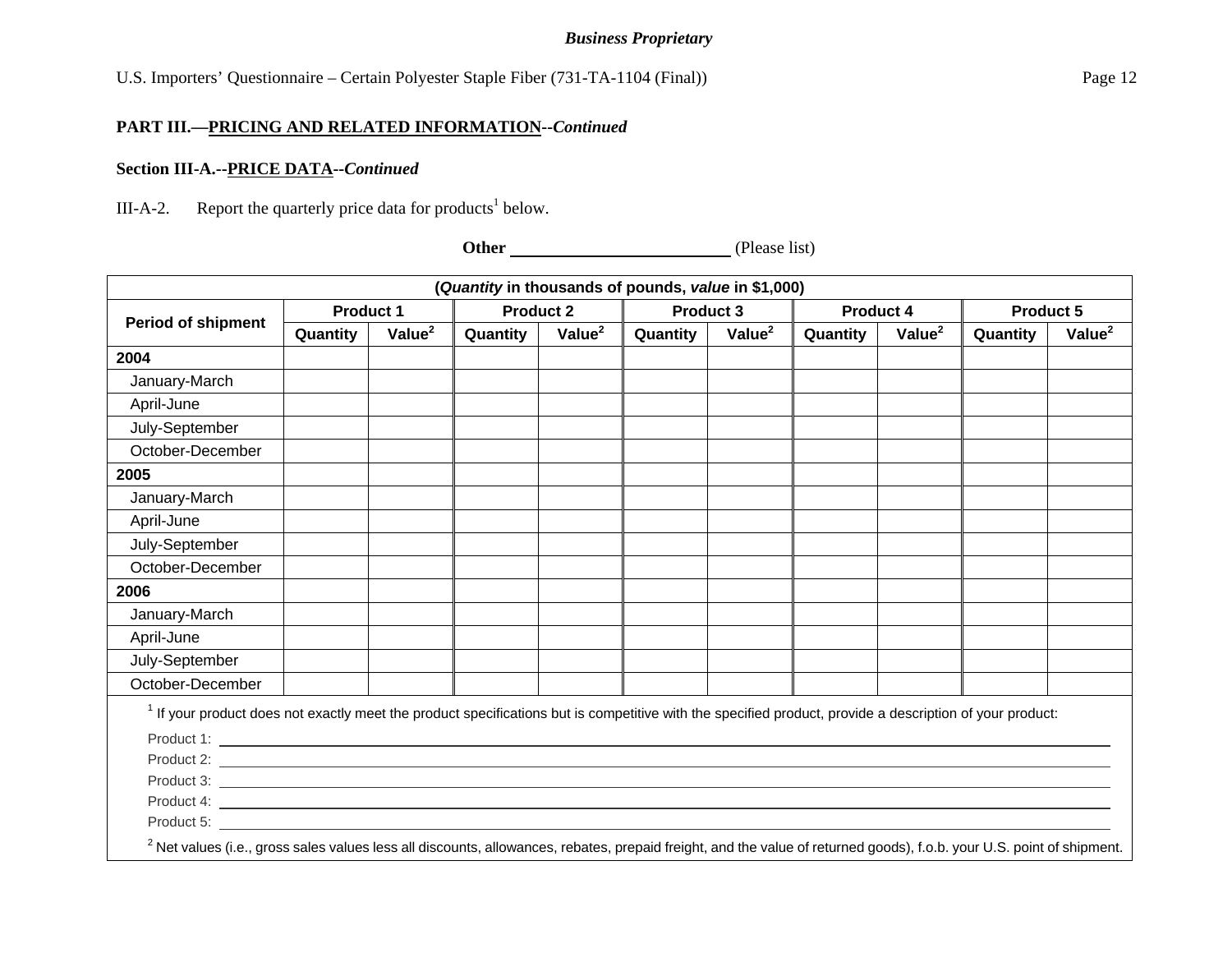## **PART III.—PRICING AND RELATED INFORMATION --** *Continued*

#### **Section III-B.--PRICE-RELATED QUESTIONS**

l

l

- III-B-1. Please describe how your firm determines the prices that it charges for sales of certain PSF (transaction by transaction negotiation, contracts for multiple shipments, set price lists, etc.). If your firm issues price lists, please include a copy of a recent price list with your submission. If your price list is large, please submit sample pages.
- III-B-2. Please describe your firm's discount policy (quantity discounts, annual total volume discounts, etc.).

- III-B-3. What are your firm's typical sales terms for certain PSF imported from China (e.g., 2/10 net 30 days)? On what basis are your prices of such product usually quoted (e.g., f.o.b. port of entry, or delivered)?
- III-B-4. Approximately what share of your firm's sales of its certain PSF imported from China in 2006 were on a (1) long-term contract basis (multiple deliveries for more than 12 months), (2) short-term contract basis (multiple deliveries up to 12 months), and (3) spot sales basis (for a single delivery)?

| <b>Type of sale</b>  | Share of sales (percent) |
|----------------------|--------------------------|
| Long-term contracts  |                          |
| Short-term contracts |                          |
| Spot sales           |                          |

- III-B-5. If you sell on a long-term contract basis, please answer the following questions with respect to provisions of a typical long-term contract.
	- (a) What is the average duration of a contract?
	- (b) Can prices be renegotiated during the contract period?
	- (c) Does the contract fix quantity, price, or both?
	- (d) Does the contract have a meet or release provision?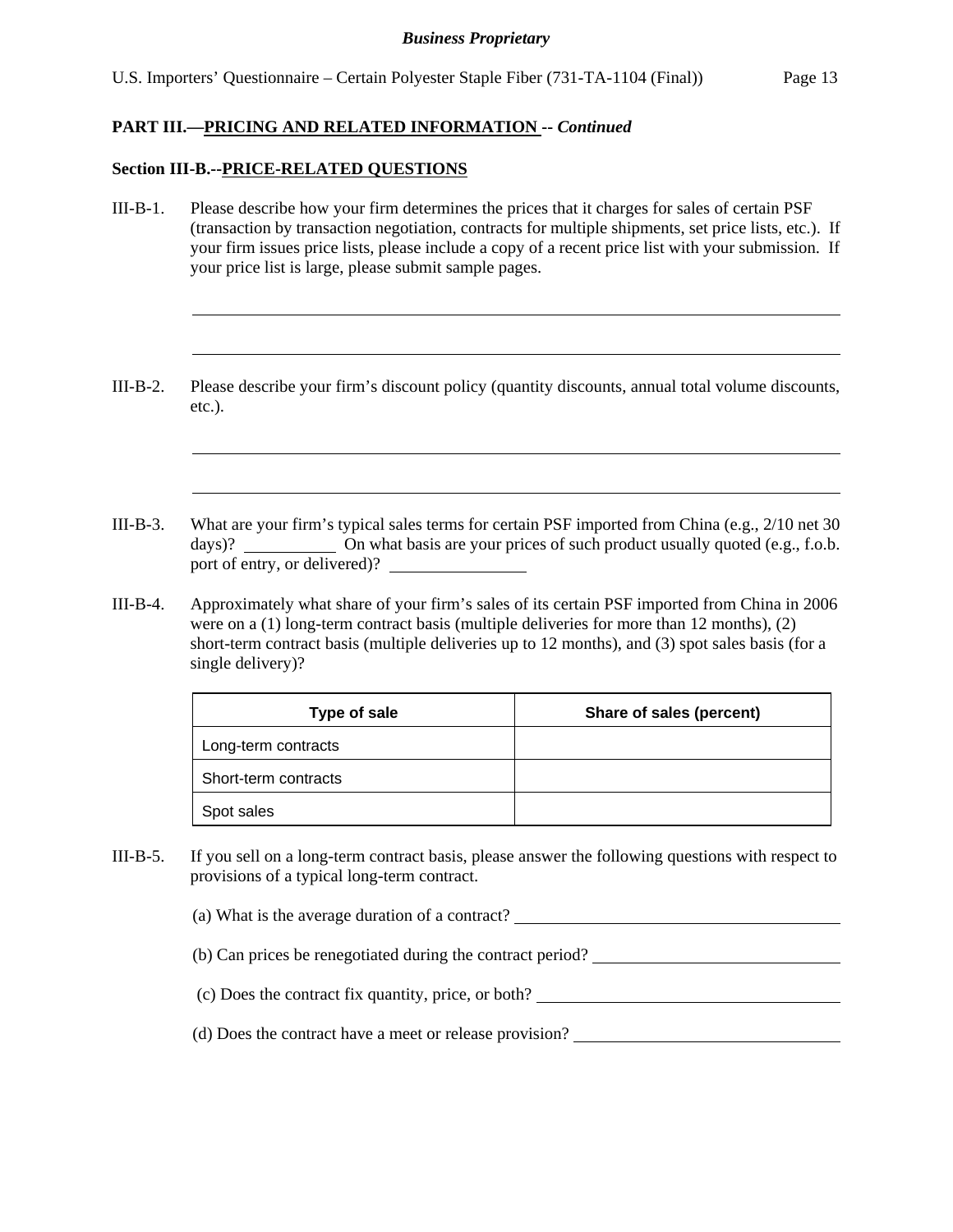## **PART III.--PRICING AND RELATED INFORMATION—***Continued*

#### **Section III-B.--PRICE-RELATED QUESTIONS--***Continued*

- III-B-6. If you sell on a short-term contract basis, please answer the following questions with respect to provisions of a typical short-term contract.
	- (a) What is the average duration of a contract?
	- (b) Can prices be renegotiated during the contract period?
	- (c) Does the contract fix quantity, price, or both?
	- (d) Does the contract have a meet or release provision?
- III-B-7. What is the average lead time between a customer's order and the date of delivery for your firm's sales of your certain PSF imported from China?

| <b>Source</b>     | Share of 2006 sales | <b>Lead time</b> |
|-------------------|---------------------|------------------|
| From inventory    |                     |                  |
| Produced to order |                     |                  |
| <b>Total</b>      | 100%                |                  |

III-B-8. (a) What is the approximate percentage of the total delivered cost of certain PSF that is accounted for by U.S. inland transportation costs? percent.

> (b) Who generally arranges the transportation to your customers' locations? Your firm  $\Box$  or purchaser  $\Box$  (check one).

(c) What proportion of your sales occur within 100 miles of your storage or production facility? percent. 101 to 1,000 miles? percent. Over 1,000 miles? percent.

III-B-9. What is the geographic market area in the United States served by your firm's certain PSF imported from China?

| Northeast | Mid-Atlantic            | Midwest            | Southeast |
|-----------|-------------------------|--------------------|-----------|
| Southwest | $\vert$ Rocky Mountains | $\vert$ West Coast | Northwest |
| National  | Other (describe)        |                    |           |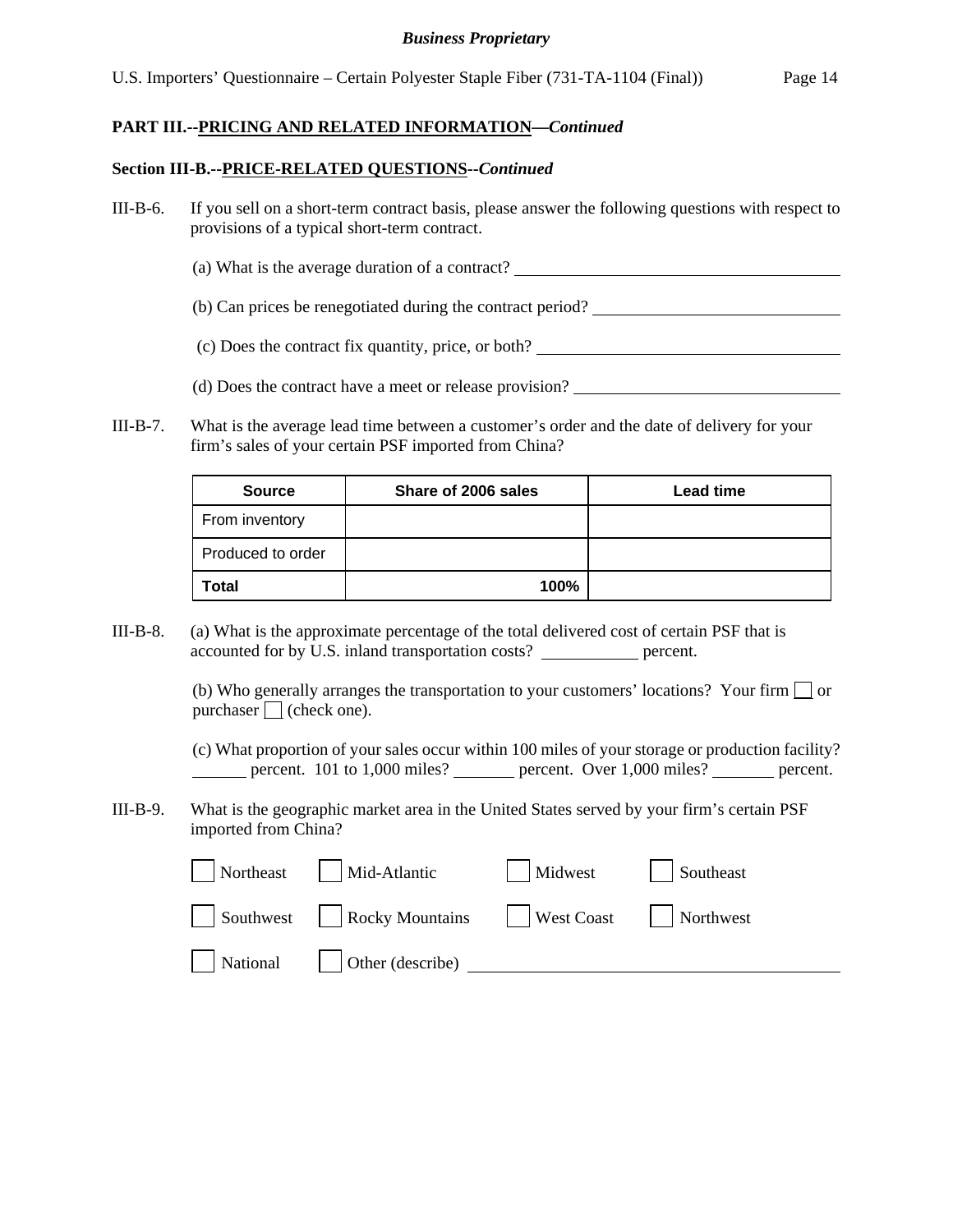## **PART III.--PRICING AND RELATED INFORMATION—***Continued*

## **Section III-B.--PRICE-RELATED QUESTIONS--***Continued*

III-B-10. Describe the end uses of the certain PSF that you import from China. For each end-use product, what percentage of the total cost is accounted for by certain PSF?

|           | End use                                       |                                                                                                        | Share of total cost accounted for by<br>certain PSF (percent)                                                                                                                                                                  |
|-----------|-----------------------------------------------|--------------------------------------------------------------------------------------------------------|--------------------------------------------------------------------------------------------------------------------------------------------------------------------------------------------------------------------------------|
| III-B-11. |                                               |                                                                                                        | (a) Please list in order of importance any products that may be substituted for certain PSF.                                                                                                                                   |
|           |                                               |                                                                                                        | (b) For each possible substitute product, please give examples of applications and end uses for                                                                                                                                |
|           | which they are substitutes.<br>N <sub>o</sub> | (c) Have changes in the prices of these products affected the price for certain PSF?<br>final end use? | Yes--To what degree do changes in their prices affect the price for certain<br>PSF? Does this effect have a time lag? If so, how long is the time lag<br>for each substitute product? Does this vary by type of certain PSF or |
| III-B-12. | in demand?<br>Increased                       | Unchanged                                                                                              | How has the demand within the United States (and outside the United States if known) for<br>certain PSF changed since January 1, 2004? What were the principal factors affecting changes<br>Decreased                          |
|           |                                               |                                                                                                        |                                                                                                                                                                                                                                |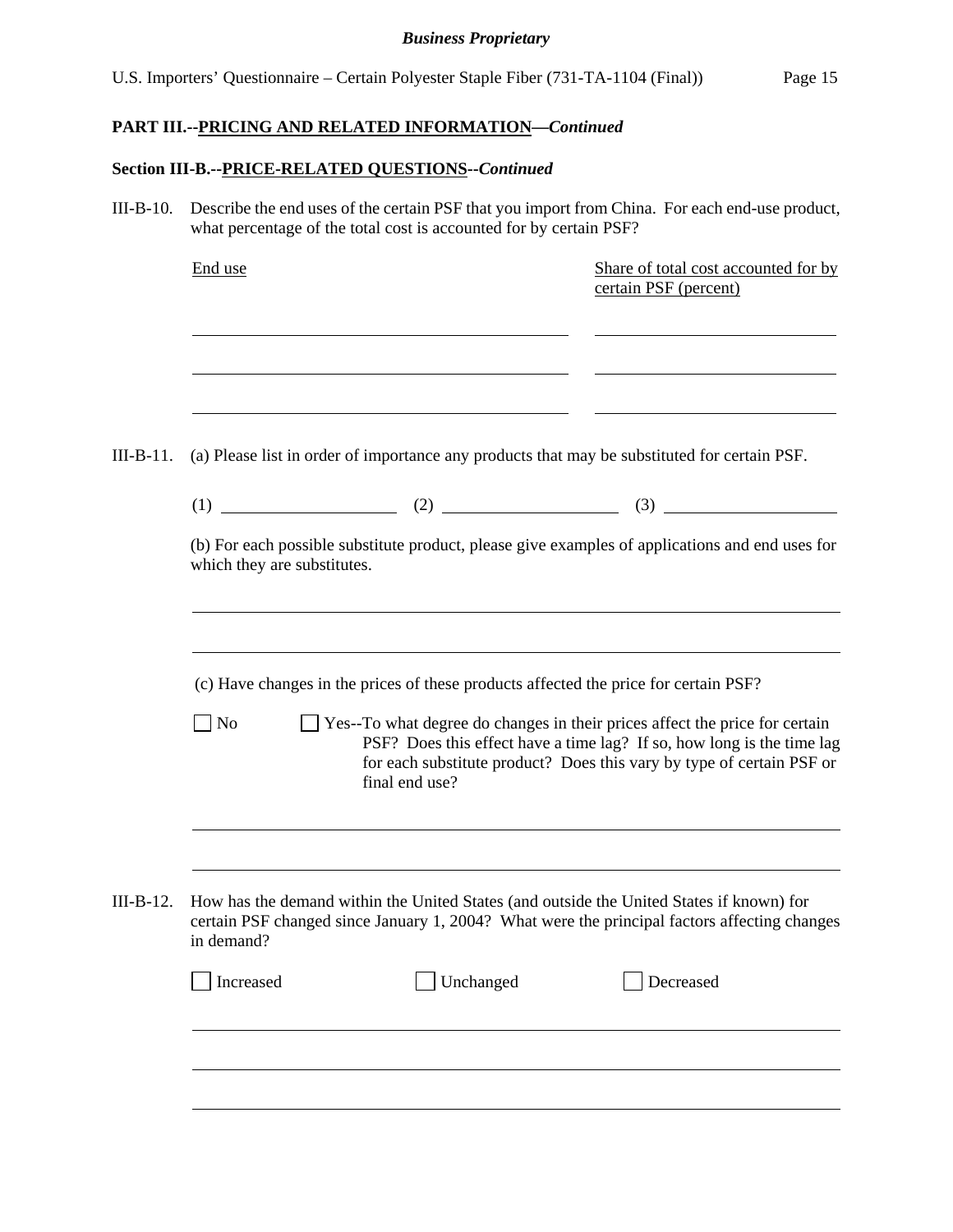# **PART III.--PRICING AND RELATED INFORMATION—***Continued*

## **Section III-B.--PRICE-RELATED QUESTIONS--***Continued*

| III-B-13. Have there been any significant changes in the product range, product mix, or marketing |
|---------------------------------------------------------------------------------------------------|
| (including sales over the internet) of certain PSF since January 1, 2004?                         |

| III-B-14. |    | Has your firm refused, declined, or been unable to supply certain PSF since January 1, 2004?<br>(Examples include placing customers on allocation or "controlled order entry," declining to<br>accept new customers or renew existing customers, delivering less than the quantity promised,<br>unable to meet timely shipment commitments, etc.) |
|-----------|----|---------------------------------------------------------------------------------------------------------------------------------------------------------------------------------------------------------------------------------------------------------------------------------------------------------------------------------------------------|
|           | No | Yes--Please note and document the time period(s) (i.e., month and year),<br>country of origin, and the customer involved; and the amount and type<br>of product involved.                                                                                                                                                                         |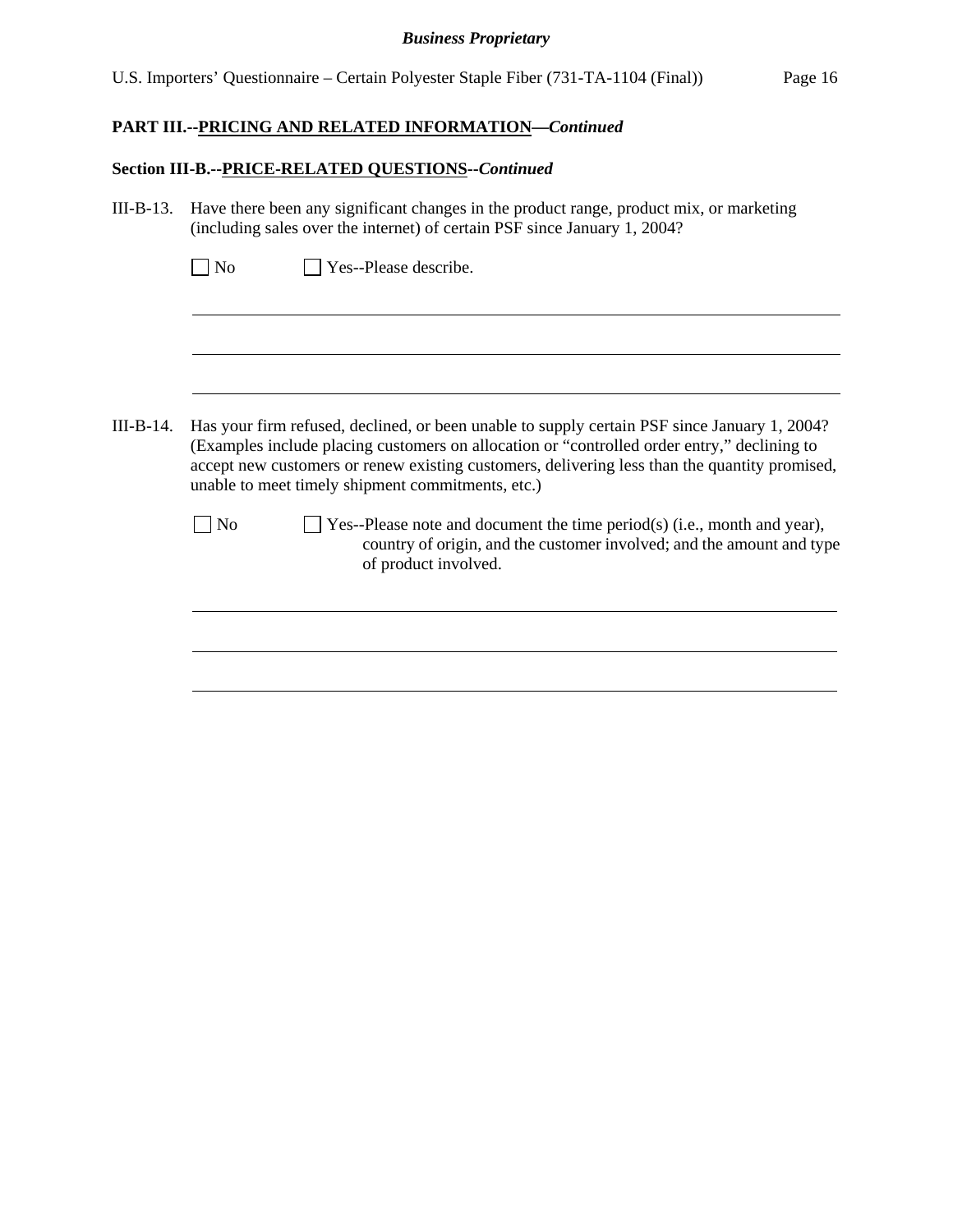## **PART III.--PRICING AND RELATED INFORMATION—***Continued*

### **Section III-B.--PRICE-RELATED QUESTIONS--***Continued*

 $\overline{a}$ 

III-B-15. Is certain PSF produced in the United States and in other countries interchangeable (i.e., can they physically be used in the same applications)? Please indicate below, using "always" to indicate that the products from a specified country-pair are *always* interchangeable, "frequently" to indicate that the products are *frequently* interchangeable,"sometimes" to indicate that the products are *sometimes* interchangeable,"never" to indicate that the products are *never* interchangeable, and "NO FAMILIARITY" to indicate *no familiarity* with products from a specified country-pair.<sup>1</sup>

| Country-pair         | <b>United States</b> | China | Other countries |
|----------------------|----------------------|-------|-----------------|
| <b>United States</b> |                      |       |                 |
| China                |                      |       |                 |

<sup>1</sup> For any country-pair producing certain PSF which is *sometimes or never* interchangeable, please explain the factors that limit or preclude interchangeable use: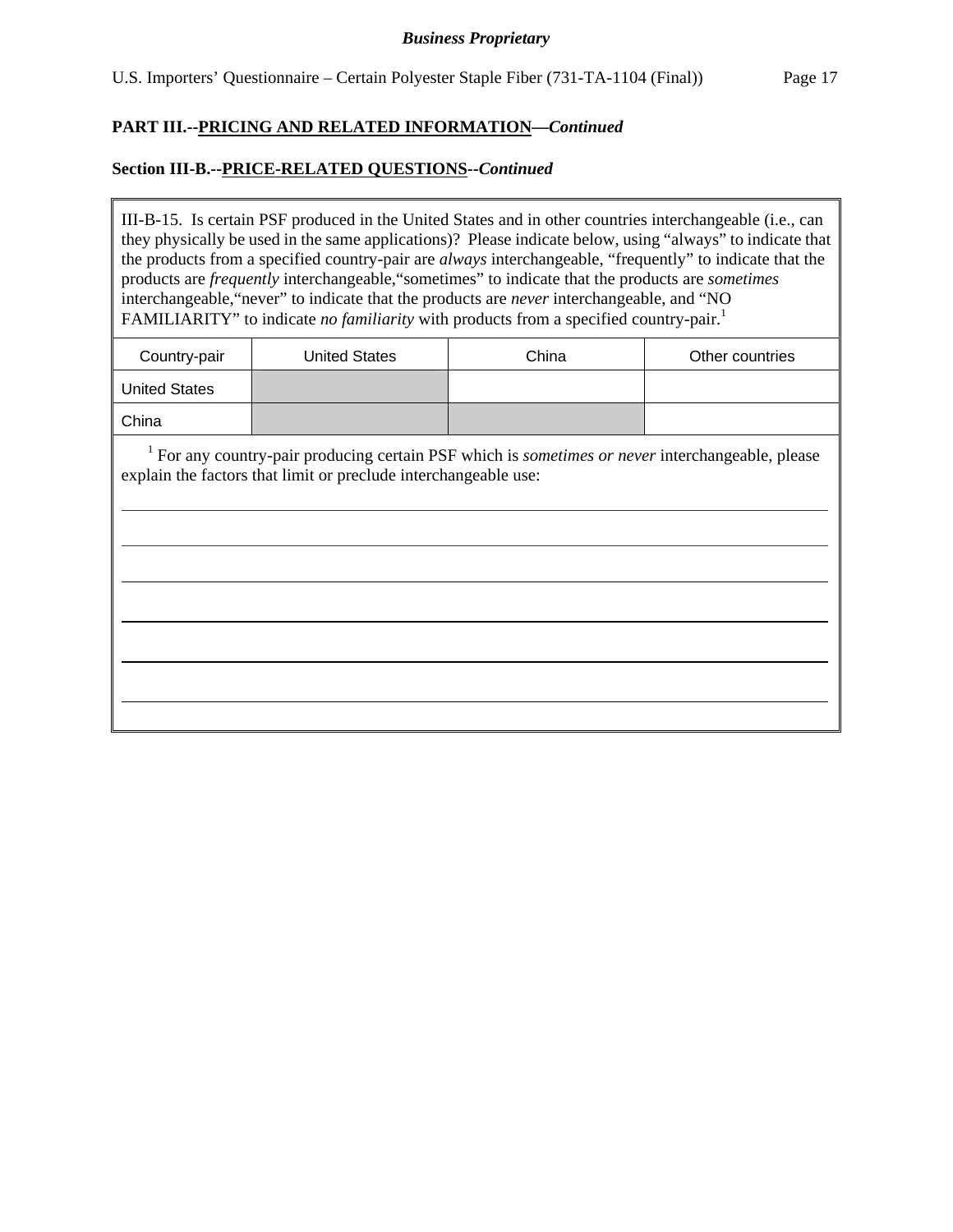## **PART III.--PRICING AND RELATED INFORMATION—***Continued*

### **Section III-B.--PRICE-RELATED QUESTIONS--***Continued*

 $\overline{a}$ 

III-B-16. Are differences other than price (i.e., quality, availability, transportation network, product range, technical support, etc.) between certain PSF produced in the United States and in other countries a significant factor in your firm's sales of the products? Please indicate below, using "always" to indicate that the products from a specified country-pair are *always* interchangeable, "frequently" to indicate that the products are *frequently* interchangeable,"sometimes" to indicate that the products are *sometimes* interchangeable,"never" to indicate that the products are *never* interchangeable, and "NO FAMILIARITY" to indicate *no familiarity* with products from a specified country-pair.<sup>1</sup>

| Country-pair         | <b>United States</b> | China | Other countries |
|----------------------|----------------------|-------|-----------------|
| <b>United States</b> |                      |       |                 |
| China                |                      |       |                 |

<sup>1</sup> For any country-pair for which factors other than price *always or frequently* are a significant factor in your firm's sales of certain PSF, identify the country-pair and report the advantages or disadvantages imparted by such factors: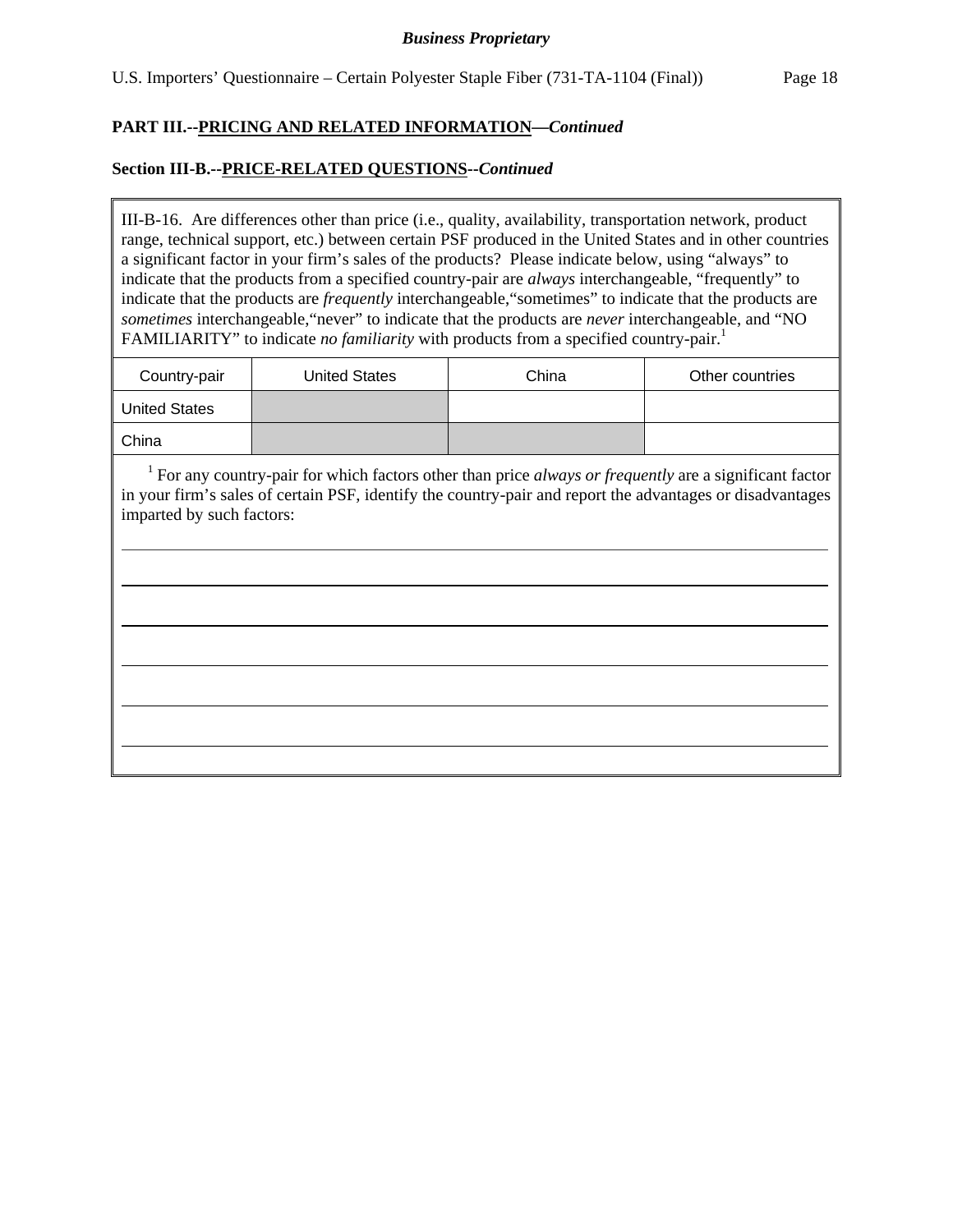# **PART III.--PRICING AND RELATED INFORMATION—***Continued*

## **Section III-B.--PRICE-RELATED QUESTIONS--***Continued*

| IV-B-17. Please indicate whether the following types of certain PSF are always, usually, sometimes, or |
|--------------------------------------------------------------------------------------------------------|
| never interchangeable:                                                                                 |

(a) How often are white certain PSF and colored certain PSF used interchangeably?

| interchangeably?     |         |                                                                                  | (b) How often are conjugate certain PSF and mechanically crimped certain PSF used      |
|----------------------|---------|----------------------------------------------------------------------------------|----------------------------------------------------------------------------------------|
| Always               | Usually | Sometimes                                                                        | Never.                                                                                 |
| Additional comments: |         |                                                                                  |                                                                                        |
| Always               | Usually | Sometimes                                                                        | Never.                                                                                 |
| Additional comments: |         |                                                                                  | (c) How often are virgin certain PSF and regenerated certain PSF used interchangeably? |
|                      |         | (d) How often are solid certain PSF and hollow certain PSF used interchangeably? |                                                                                        |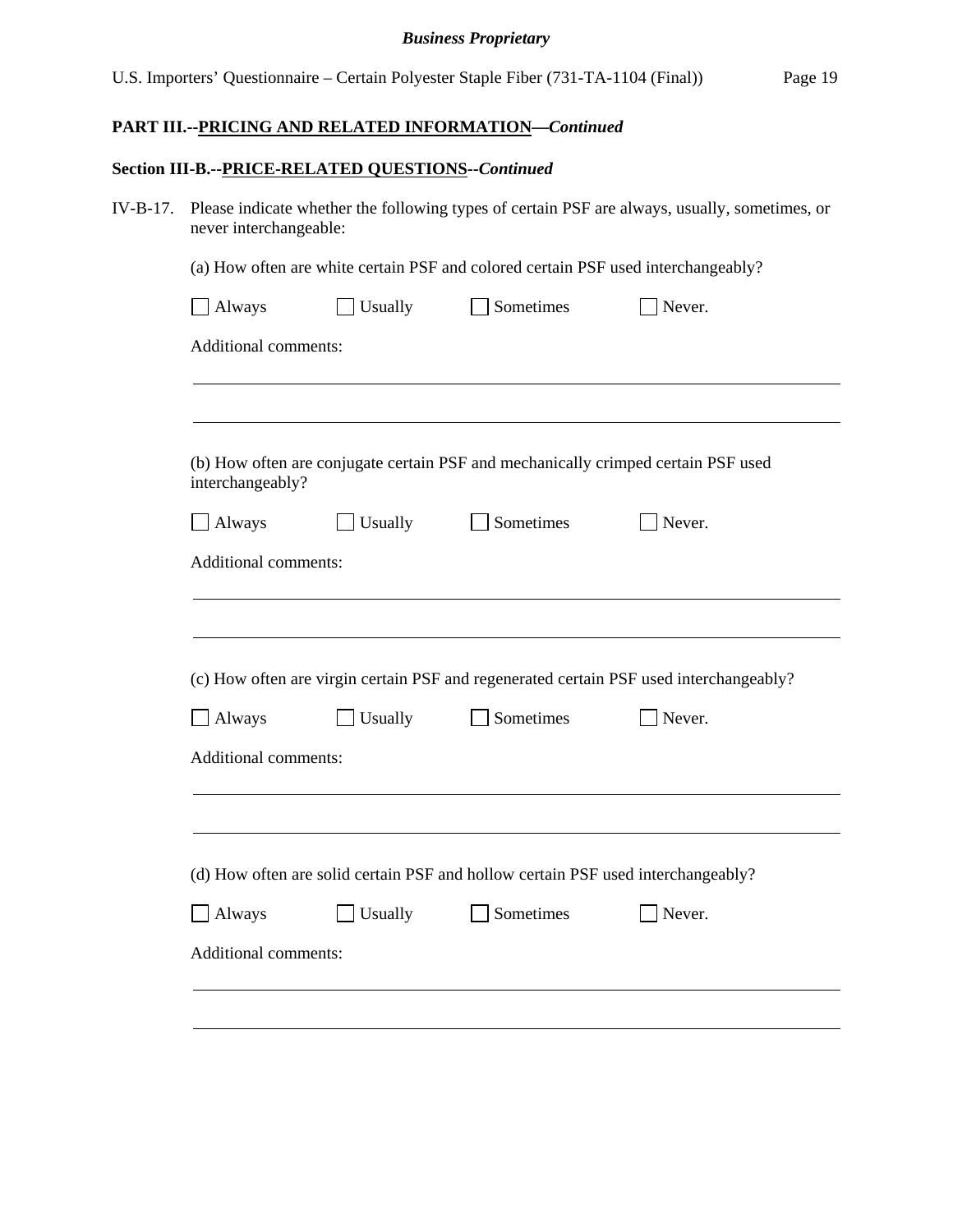| U.S. Importers' Questionnaire – Certain Polyester Staple Fiber (731-TA-1104 (Final)) |  |  |  | Page 20 |
|--------------------------------------------------------------------------------------|--|--|--|---------|
|                                                                                      |  |  |  |         |

# **PART III.--PRICING AND RELATED INFORMATION—***Continued*

|        |                      |                                                     | (e) How often are slick certain PSF and dry certain PSF used interchangeably?                  |        |  |
|--------|----------------------|-----------------------------------------------------|------------------------------------------------------------------------------------------------|--------|--|
| Always |                      | Usually                                             | Sometimes                                                                                      | Never. |  |
|        | Additional comments: |                                                     |                                                                                                |        |  |
|        |                      |                                                     |                                                                                                |        |  |
|        |                      | whether your firm expects these trends of continue. | Please describe any trends in the prices of the raw materials used to produce certain PSF, and |        |  |
|        |                      |                                                     |                                                                                                |        |  |
|        |                      | (e.g., impact on sales, purchases, etc.)?           | What effect, if any, did Hurricanes Katrina and Rita have on the domestic certain PSF industry |        |  |
|        |                      |                                                     |                                                                                                |        |  |
|        |                      |                                                     |                                                                                                |        |  |
|        |                      |                                                     |                                                                                                |        |  |